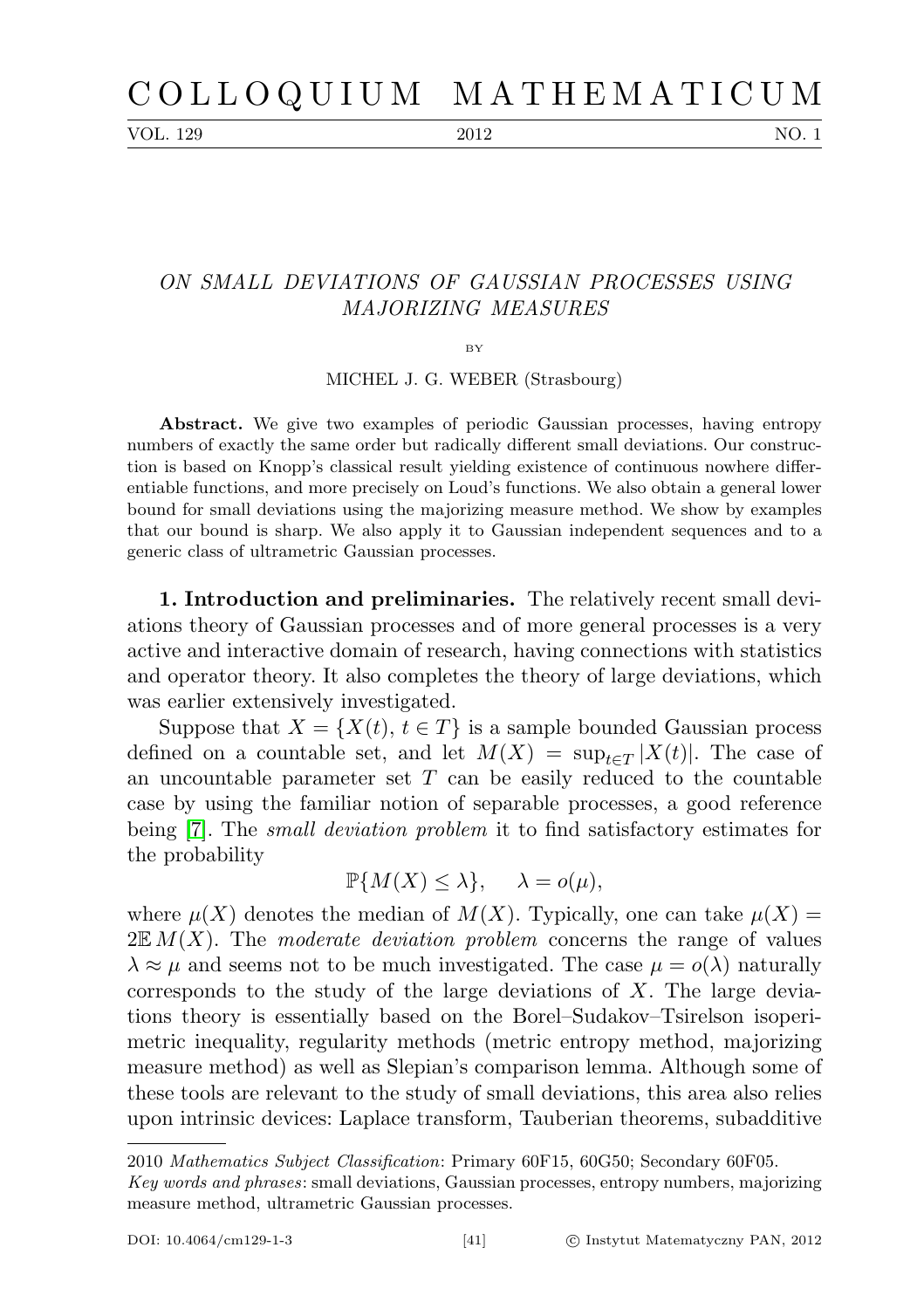lemma, and most importantly, Kathri–Sidák's inequality implying for any centered Gaussian vector  $(X_1, \ldots, X_J)$  that

<span id="page-1-0"></span>(1.1) P n J sup j=1 |X<sup>j</sup> | ≤ z} ≥ P{|X1| ≤ z}P n J sup j=2 |X<sup>j</sup> | ≤ z o .

Talagrand's well-known lower bound [\[9\]](#page-17-1) is based on this device. Let  $\{X(t),\}$  $t \in T$  be a Gaussian process, and as is customary, let

<span id="page-1-1"></span> $d(s,t) = ||X(s) - X(t)||_2, \quad s, t \in T.$ 

Recall that the *entropy number*  $N(T, d, \varepsilon)$  is the minimal number (possibly infinite) of d-balls of radius  $\varepsilon > 0$  that suffice to cover T. Assume there exists a nonnegative function  $\phi$  on  $\mathbb{R}^+$  such that  $N(T, d, \varepsilon) \leq \phi(\varepsilon)$ , and moreover  $c_1\phi(\varepsilon) \leq \phi(\varepsilon/2) \leq c_2\phi(\varepsilon)$  for some constants  $1 < c_1 \leq c_2 < \infty$ . Then, for some  $K > 0$  and every  $\varepsilon > 0$ ,

(1.2) 
$$
\mathbb{P}\Big\{\sup_{s,t\in T}|X(s)-X(t)|\leq \varepsilon\Big\}\geq e^{-K\phi(\varepsilon)}.
$$

This estimate has been recently improved in [\[1\]](#page-17-2) where a much larger set of size functions  $\phi$  is permitted. The basic idea is the use of inequality [\(1.1\)](#page-1-0) to control the Laplace transform of some standard approximating chaining sum, and next to apply de Bruijn's Tauberian result. As moreover some general links between Kolmogorov's entropy function  $H(\varepsilon) = \log N(T, d, \varepsilon)$ (relative to the unit ball of the associated reproducing Hilbert space) and  $-\log \mathbb{P}\{\sup_{t \in T} |X(t)| \leq \varepsilon\}$  were earlier established by Kuelbs and Li (see [\[4\]](#page-17-3) or [\[5\]](#page-17-4)), there seems to be a kind of dual behavior between small deviations and entropy numbers of a Gaussian process.

However, this is not exactly so. The convenient estimate [\(1.2\)](#page-1-1) is indeed known to not always provide sharp lower estimates, whereas in some cases it is quite sharp. See [\[4,](#page-17-3)  $\S 3.4$ ] and [\[5,](#page-17-4)  $\S 2-3$ ]. A typical instance is  $X(t) =$  $g|t|^{\alpha}, t \in [0,1],$  where  $0 < \alpha \leq 1$ . We have  $d(s,t) \leq |t-s|^{\alpha}$ , so that  $N(T, d, \varepsilon) \leq C \varepsilon^{1/\alpha}$ . However  $\mathbb{P}\{\sup_{0 \leq s,t \leq 1} |X(s) - X(t)| \leq \varepsilon\} \approx \varepsilon$ . In fact, much more can be said. In Section [2,](#page-2-0) we show that there exist two sample continuous periodic Gaussian processes, with entropy numbers of exactly the same order, but having radically different small deviations. There also exist aperiodic sample continuous Gaussian processes for which this duality fails even more dramatically. In Section [3,](#page-8-0) we establish a new general lower bound for small deviations by using the majorizing measure method. We show by examples that our bound is sharp. We also apply it to Gaussian independent sequences and to a generic class of ultrametric Gaussian processes.

Notation and conventions. All Gaussian processes we consider are supposed to be *centered*. The letter  $q$  is used throughout to denote a standard Gaussian random variable. Further  $g_1, g_2, \ldots$  will always denote a sequence of i.i.d. standard Gaussian random variables. The notation  $f(t) \preceq h(t)$  (resp.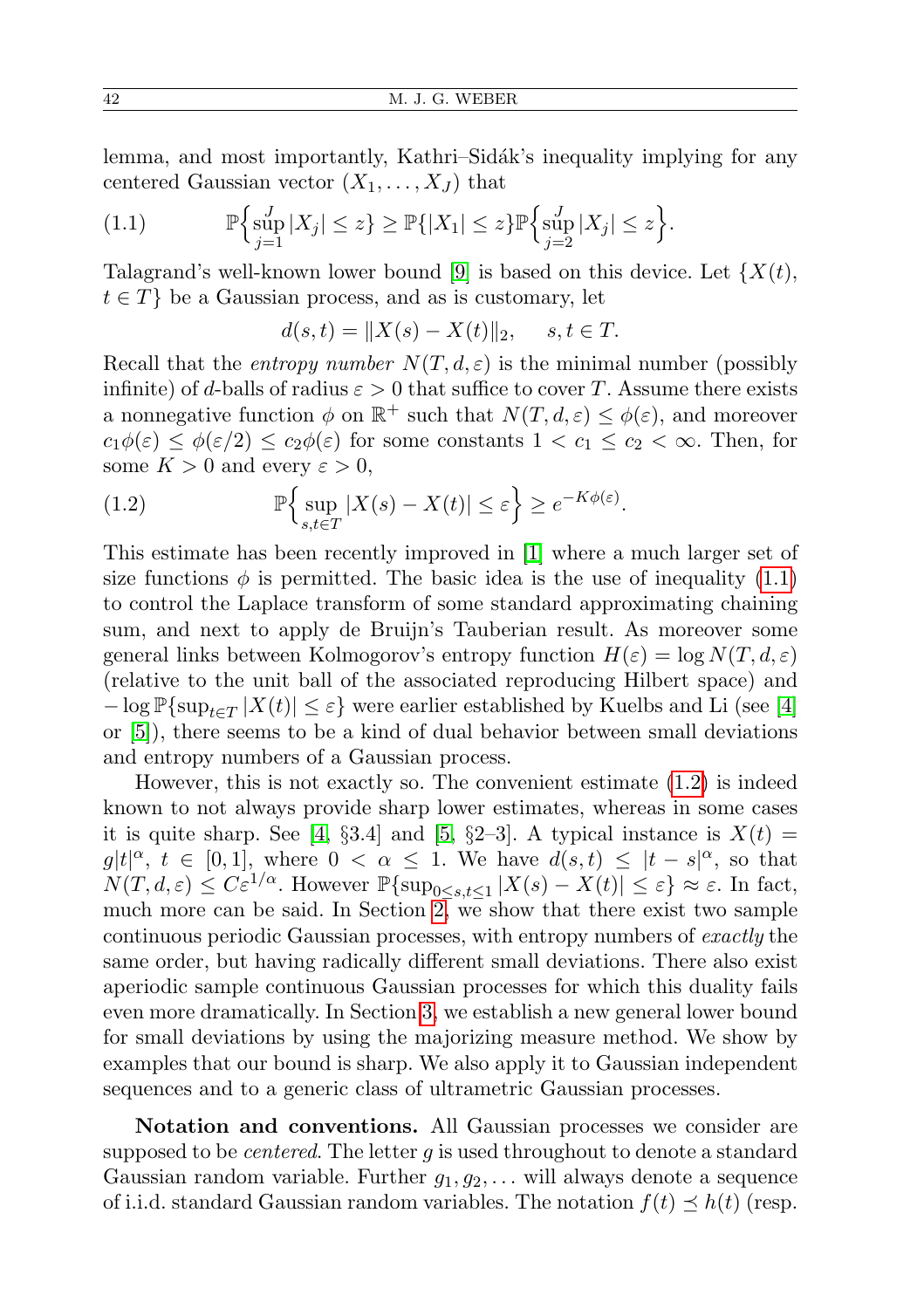$f(t) \succeq h(t)$  near  $t_0 \in \overline{\mathbb{R}}$  means that for t in a neighborhood of  $t_0$ ,  $|f(t)| \leq$  $c|h(t)|$  (resp.  $|f(t)| \ge c|h(t)|$ ) for some constant  $0 < c < \infty$ . We write  $f(t) \approx h(t)$  when  $f(t) \preceq h(t)$  and  $f(t) \succeq h(t)$ .

<span id="page-2-0"></span>2. Examples failing the duality with entropy numbers. By considering two kinds of processes, one of type  $X(t) = qf(t)$ , where g is  $\mathcal{N}(0, 1)$ , and the other as in the example given in  $[5, (2.5), (2.6)]$  $[5, (2.5), (2.6)]$  (see also  $[4, Sec [4, Sec$ tion 3.4]), we will prove the following striking result.

<span id="page-2-3"></span>THEOREM 2.1. Let  $0 < \alpha < 1$ . There exist two cyclic continuous Gaussian processes  $X_1(t), X_2(t), t \geq 0$ , such that, as  $\varepsilon \to 0$ ,

$$
N([0,1], d_{X_i}, \varepsilon) \approx \varepsilon^{1/\alpha}, \quad i = 1, 2,
$$

but

$$
\mathbb{P}\Big\{\sup_{0\leq t\leq 1}|X_1(t)|\leq \varepsilon\Big\}\approx \varepsilon,\quad \log \mathbb{P}\Big\{\sup_{0\leq t\leq 1}|X_2(t)|\leq \varepsilon\Big\}\approx -\bigg(\log \frac{1}{\varepsilon}\bigg)^2.
$$

Therefore the sole information on the size of the entropy numbers of the process is in general insufficient to estimate its small deviations. The proof is essentially based on two lemmas.

To begin, recall a classical result from real analysis, the existence of continuous nowhere differentiable functions (see Knopp's construction in [\[3\]](#page-17-5)). In  $[6]$ , Loud has given an example of a function  $f(t)$  which satisfies, for every real t, a Lipschitz condition of order precisely  $\alpha$  ( $0 < \alpha < 1$ ). The proof is based on the method used in [\[3\]](#page-17-5), as well as on van der Waerden's construc-tion [\[11\]](#page-18-0). More precisely, if  $0 < \alpha < 1$ , there exists a continuous periodic function f and a pair of positive constants  $K_1, K_2$  such that

- (a) for any t and any h,  $|f(t+h) f(t)| \leq K_1|h|^\alpha$
- <span id="page-2-1"></span>(b) for any t and infinitely many, arbitrarily small  $h$ ,

(2.1) 
$$
|f(t+h) - f(t)| \ge K_2 |h|^{\alpha}.
$$

Let  $\varphi(t, h)$  be the saw-tooth function equal to 0 for even multiples of h, to 1 for odd multiples of  $h$ , and linear otherwise. Loud's function is defined as follows: Let A be an integer such that  $2^{2A(1-\alpha)} > 2$  and put

<span id="page-2-2"></span>(2.2) 
$$
f(t) = \sum_{n=1}^{\infty} 2^{-2\alpha A n} \varphi(t, 2^{-2A n}).
$$

Then f satisfies [\(2.1\)](#page-2-1). Notice that f is  $2^{-2A}$ -periodic. The leading idea in Loud's proof is that for every pair of values of  $t$  and  $h$ , at most one or two terms of the series [\(2.2\)](#page-2-2) make a significant contribution to the difference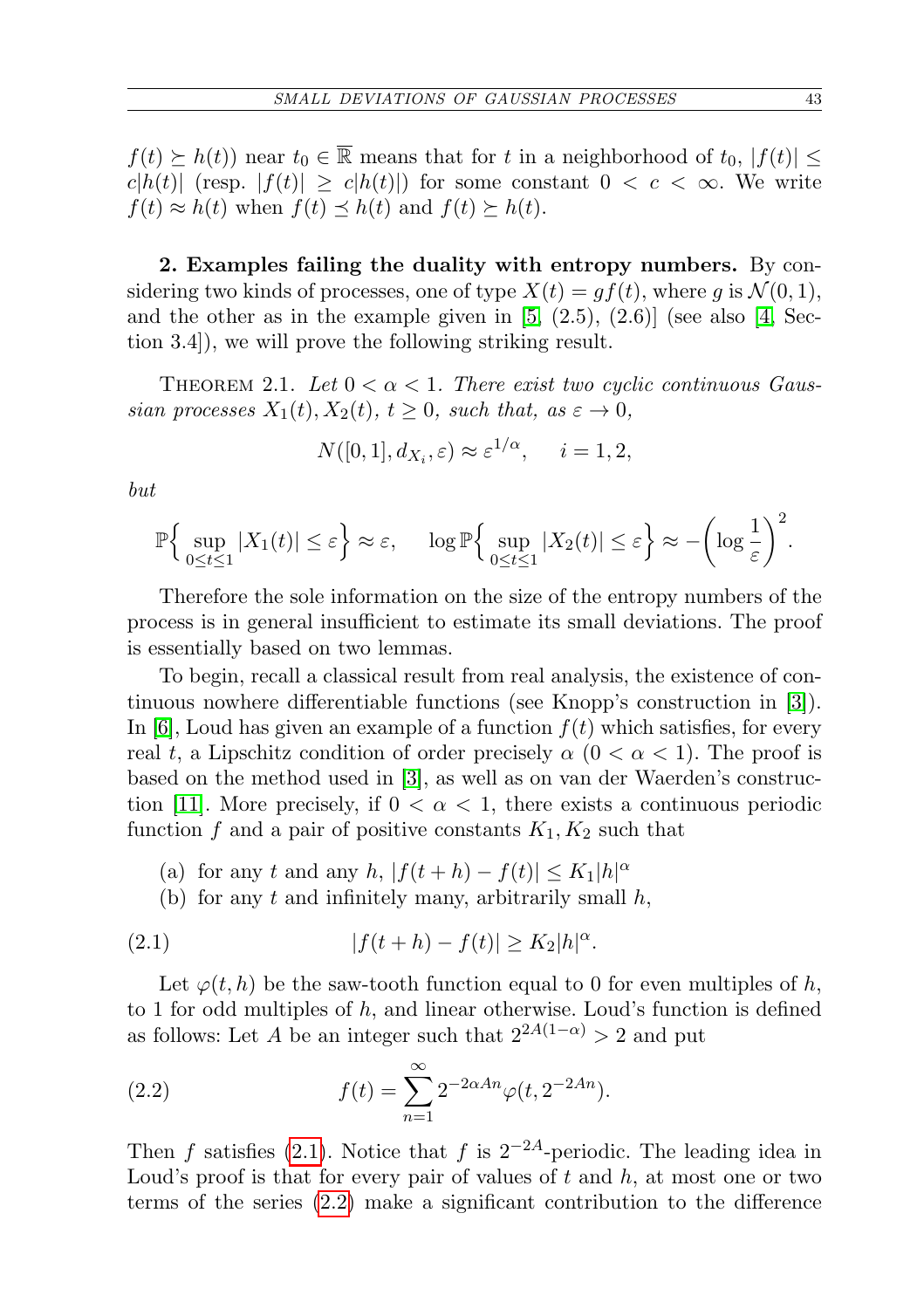$f(t+h) - f(t)$ . Further, it is of interest to notice that property (b) is established for the values  $h = 2^{-2An}$ ,  $n > 1$ . From this and by considering  $X(\omega, t) = q(\omega) f(t)$ , one easily deduces

<span id="page-3-0"></span>LEMMA 2.2. For any  $0 < \alpha \leq 1$ , there exists a cyclic Gaussian process  $X(t)$ ,  $t \geq 0$ , with sample paths satisfying a Lipschitz condition of order precisely  $\alpha$ . Moreover, as  $\varepsilon \to 0$ ,

$$
N([0,1], d_X, \varepsilon) \asymp \varepsilon^{-1/\alpha} \quad \text{whereas} \quad \mathbb{P}\Big\{\sup_{0 \le t \le 1} |X(t)| \le \varepsilon\Big\} \asymp \varepsilon.
$$

Now consider the following example. Let  $0 < \alpha < 1$ , let  $p > 2$  be some integer, and let A be an integer such that  $p^{2(1-\alpha)A} > 2$ . For each integer k, let  $\varphi_k(t) = p^{-2\alpha Ak}\varphi(t, p^{-2Ak})$ . Put

<span id="page-3-1"></span>(2.3) 
$$
f(t) = \sum_{k=1}^{\infty} \varphi_k(t), \quad X(t) = \sum_{k=1}^{\infty} g_k \varphi_k(t).
$$

To prove Theorem [2.1](#page-2-3) as well as Proposition [2.6,](#page-7-0) we will use the lemma below providing estimates of both the increments of f and of its random counterpart X.

<span id="page-3-2"></span>Lemma 2.3.

(a) For all 
$$
0 \leq s, t \leq 1
$$
,

$$
c_1|s-t|^{\alpha} \leq ||X(s) - X(t)||_2 \leq c_2|s-t|^{\alpha},
$$

where

$$
c_1 = p^{-2A}
$$
,  $c_2 = \left(\frac{p^{4A\alpha}}{1 - p^{-4(1-\alpha)A}} + \frac{1}{1 - p^{-4\alpha A}}\right)^{1/2}$ .

(b) For all  $0 \leq s, t \leq 1$  with  $|s-t| = p^{-2A(m+1)}$  for some integer  $m \geq 1$ ,  $|f(s) - f(t)| \ge \kappa_p |s - t|^\alpha.$ 

Moreover, for all  $0 \leq s, t \leq 1$ ,

$$
|f(s) - f(t)| \leq \mathcal{K}_p |s - t|^{\alpha}.
$$

Here

$$
\kappa_p = p^{-2(1-\alpha)A} \, \frac{1 - 2p^{-2(1-\alpha)A}}{1 - p^{-2(1-\alpha)A}}, \qquad \mathcal{K}_p = \frac{p^{4A\alpha}}{1 - p^{-4(1-\alpha)A}} + \frac{1}{1 - p^{-4\alpha A}}.
$$

*Proof.* This is just reproducing Loud's proof for  $p \neq 2$ , which we do because the way the constants depend on p and  $\alpha$  matters in what follows. Given any function f, we write  $\Delta f = f(t + \Delta t) - f(t)$  for any t and  $\Delta t$ . Let m be the integer such that  $p^{-2A(m+1)} < \Delta t \le p^{-2Am}$ . The slope of  $\varphi_k(t)$  is  $\pm p^{2(1-\alpha)Ak}$ , so that

$$
|\Delta\varphi_k| \le p^{2(1-\alpha)Ak}|\Delta(t)| \le p^{2(1-\alpha)Ak-2Am} = p^{-2(1-\alpha)A(m-k)-2A\alpha m}.
$$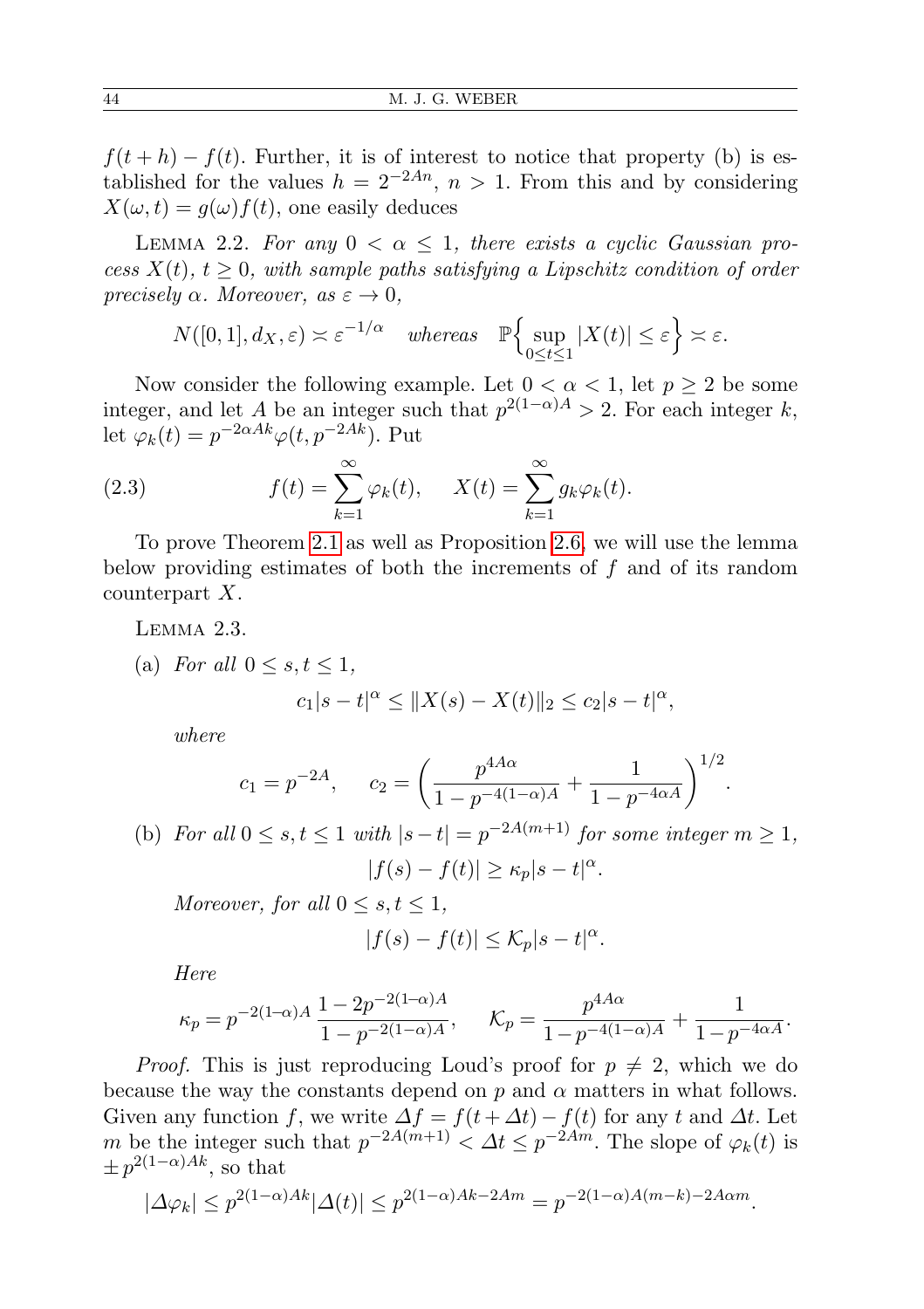Moreover  $\varphi_k$  has maximal oscillation  $p^{-2\alpha Ak}$ . Therefore

$$
(2.4) \qquad |\Delta f(t)| \leq \sum_{k=1}^{\infty} |\Delta \varphi_k(t)| \leq \sum_{k=1}^{m} p^{-2(1-\alpha)A(m-k)-2A\alpha m} + \sum_{k=m+1}^{\infty} p^{-2\alpha Ak} \n\leq \frac{p^{-2A\alpha m}}{1 - p^{-2(1-\alpha)A}} + \frac{p^{-2\alpha A(m+1)}}{1 - p^{-2\alpha A}} \n\leq |\Delta t|^{\alpha} \left( \frac{p^{2A\alpha}}{1 - p^{-2(1-\alpha)A}} + \frac{1}{1 - p^{-2\alpha A}} \right).
$$

Furthermore,

$$
\begin{split} \|\Delta X(t)\|_2^2 &= \sum_{k=1}^{\infty} [\Delta \varphi_k(t)]^2 \le 2 \sum_{k=1}^m p^{-4(1-\alpha)A(m-k)-4A\alpha m} + 2 \sum_{k=m+1}^{\infty} p^{-4\alpha Ak} \\ &\le 2 \bigg\{ \frac{p^{-4A\alpha m}}{1 - p^{-4(1-\alpha)A}} + \frac{p^{-4\alpha A(m+1)}}{1 - p^{-4\alpha A}} \bigg\} \\ &\le 2|\Delta t|^{2\alpha} \bigg( \frac{p^{4A\alpha}}{1 - p^{-4(1-\alpha)A}} + \frac{1}{1 - p^{-4\alpha A}} \bigg). \end{split}
$$

In the other direction, fix t and let  $\Delta t = p^{-2A(m+1)}$ . By periodicity,  $\Delta \varphi_k = 0$ if  $k > m$ , while  $\Delta \varphi_k = \pm p^{2(1-\alpha)Ak-2Am}$  if  $k \leq m$ . Thus

$$
|\Delta f(t)| = p^{-2A(m+1)} [\pm p^{2(1-\alpha)Am} \pm p^{2(1-\alpha)A(m-1)} \pm \cdots \pm p^{2(1-\alpha)A}]
$$
  
=  $p^{-2A-2\alpha Am} [\pm 1 \pm p^{-2(1-\alpha)A} \pm \cdots \pm p^{-2(1-\alpha)A(m-1)}].$ 

As  $r := p^{-2(1-\alpha)A} < 1/2$ , it follows that

$$
g| \pm 1 \pm p^{-2(1-\alpha)A} \pm \cdots \pm p^{-2(1-\alpha)A(m-1)}| \geq 1 - \frac{r}{1-r} = \frac{1-2r}{1-r}.
$$

As  $|\Delta t|^{\alpha} = p^{-2\alpha A - 2\alpha A m}$ , we therefore get (2.5) −2(1−α)A

$$
|\Delta f(t)| \ge p^{-2A - 2\alpha A m} \frac{1 - 2p^{-2(1 - \alpha)A}}{1 - p^{-2(1 - \alpha)A}} = |\Delta t|^{\alpha} p^{-2(1 - \alpha)A} \frac{1 - 2p^{-2(1 - \alpha)A}}{1 - p^{-2(1 - \alpha)A}}.
$$

The corresponding estimate for  $\Delta X$  is very easy. Let m be such that  $p^{-2A(m+1)} \leq |\Delta t| < p^{-2Am}$ . We have  $\Delta \varphi_m(t) = \pm p^{-2A\alpha m} p^{2Am} \Delta t$ . Thus  $\|\Delta X(t)\|_2^2 \geq [\Delta \varphi_m(t)]^2 = p^{-4A\alpha m} p^{4Am} p^{-4A(m+1)}$  $= p^{-4A} p^{-4A\alpha m} \geq p^{-4A} |\Delta t|^{2\alpha}.$ 

This yields the lower bound with  $c_1 = p^{-2A}$ .

<span id="page-4-0"></span>The following known estimate will be used. We give a proof because it is elementary and may be easily adapted (to some extent) to other nongeometric coeffcients.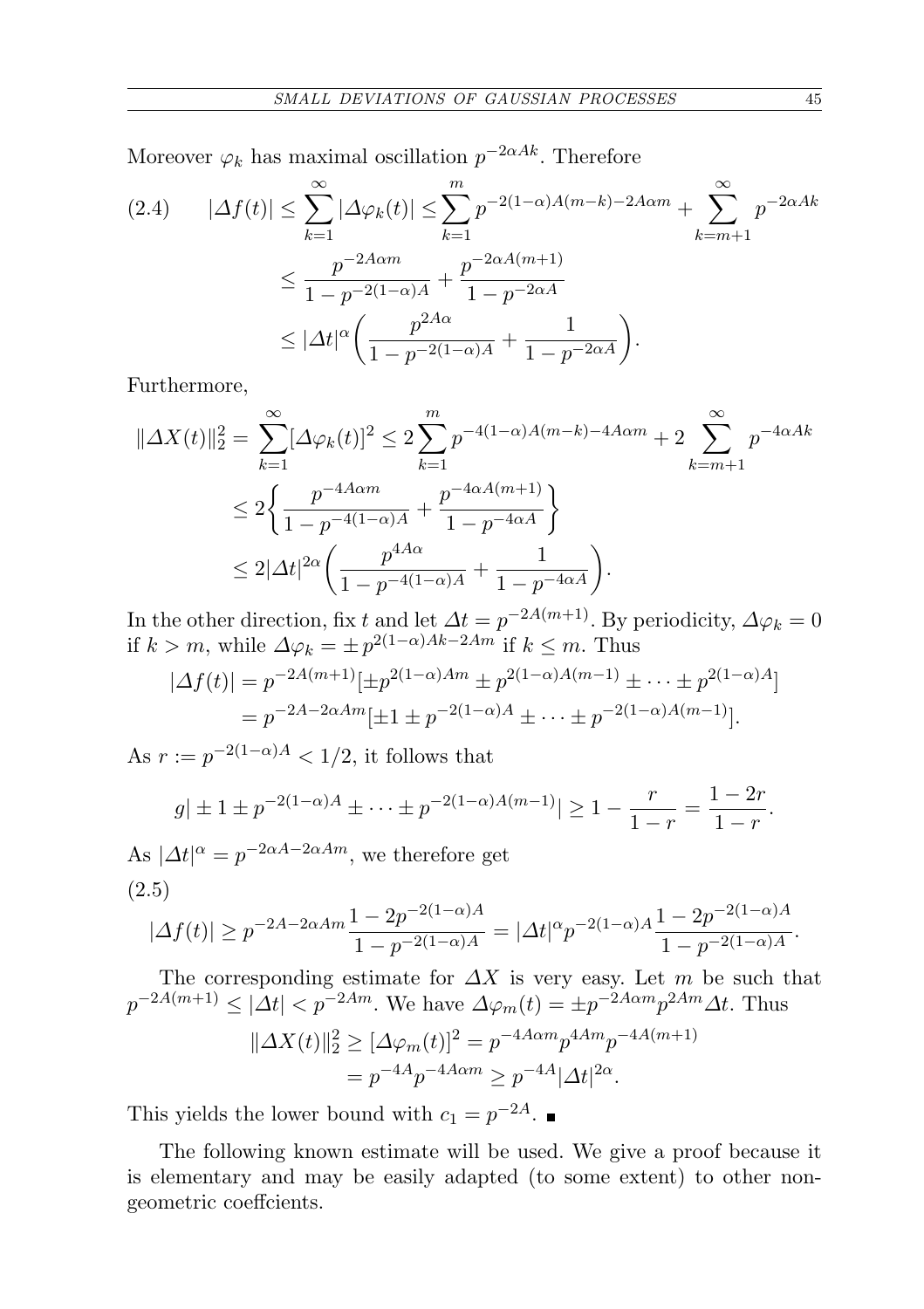LEMMA 2.4. Given any  $0 < \rho < 1$ ,

$$
\log \mathbb{P}\left\{\sum_{n=1}^{\infty} |g_n|\rho^n \leq \varepsilon\right\} \approx \left(\log \frac{1}{\varepsilon}\right)^2 \quad as \ \varepsilon \to 0.
$$

Here, we recall (see end of Section 1) that  $g_1, g_2, \ldots$  denotes a sequence of i.i.d. standard Gaussian random variables.

*Proof.* We begin with the lower bound. Let  $H = \sqrt{\rho}/(1-\sqrt{\rho})$ . Plainly,

$$
\mathbb{P}\Big\{\sum_{n=1}^{\infty}|g_n|\rho^n\leq\varepsilon_0\Big\}\geq\prod_{n=1}^{\infty}\mathbb{P}\Big\{|g|<\frac{\varepsilon_0}{H}\rho^{-n/2}\Big\}.
$$

Thus it suffices to estimate the product  $\prod_{n=1}^{\infty} \mathbb{P}\{|g| < \varepsilon \delta^n\}$  with  $\varepsilon = \varepsilon_0/H$ ,  $\delta = \rho^{-1/2}, \delta > 1$ . Let a be such that  $\mathbb{P}\{|g| \ge a\} \le 1/2$ , and put  $N =$  $\sup\{n : \delta^n \leq a/\varepsilon\}.$  Then

$$
\prod_{n=1}^N \mathbb{P}\{|g| < \varepsilon \delta^n\} \ge \mathbb{P}\{|g| < \varepsilon\}^N \ge \exp\bigg\{-C_\delta \bigg(\log \frac{1}{\varepsilon}\bigg)^2\bigg\}.
$$

Now,

$$
\sum_{n=N+1}^{\infty} \mathbb{P}\{|g| \ge \varepsilon \delta^n\} = \int_{a}^{\infty} \left\{ \sum_{\substack{a \le \varepsilon \delta^n \le u}} 1 \right\} e^{-u^2/2} du
$$
  

$$
\le C_\delta \int_{a}^{\infty} \{1 \vee \log u\} e^{-u^2/2} du < \infty.
$$

As  $\log(1-x) \ge -2x$  if  $0 \le x \le 1/2$  and  $\mathbb{P}\{|g| > \varepsilon \delta^n\} \le 1/2$  if  $n > N$ , we get

$$
\prod_{n=N+1}^{\infty} \mathbb{P}\{|g| < \varepsilon \delta^n\} \ge \exp\Big\{-\sum_{n=N+1}^{\infty} \mathbb{P}\{|g| \ge \varepsilon \delta^n\}\Big\} \ge c_{\delta} > 0.
$$

Thus  $\prod_{n=1}^{\infty} \mathbb{P}\{|g| < \varepsilon \delta^n\} \ge c_{\delta} \exp\left\{-C_{\delta} (\log \frac{1}{\varepsilon})^2\right\}$ . To get the upper bound is faster. Let  $N' = \sup\{n : \delta^n \leq 1/\sqrt{\varepsilon}\}\.$  Then

<span id="page-5-0"></span>
$$
(2.6) \qquad \prod_{n=1}^{\infty} \mathbb{P}\{|g| < \varepsilon \delta^n\} \le \prod_{n=1}^{N'} \mathbb{P}\{|g| < \varepsilon \delta^n\} \le \mathbb{P}\{|g| < \sqrt{\varepsilon}\}^{N'}
$$
\n
$$
= \exp\left\{-N'\log\frac{1}{\mathbb{P}\{|g| < \sqrt{\varepsilon}\}}\right\} \le \exp\left\{-C_{\delta}\left(\log\frac{1}{\varepsilon}\right)^2\right\}.\n\blacksquare
$$

We can now prove Theorem [2.1.](#page-2-3) Take  $X_1$  as in Lemma [2.2.](#page-3-0) Let  $p = 2$  in [\(2.3\)](#page-3-1) and choose  $X_2 = X$ . The entropy numbers clearly satisfy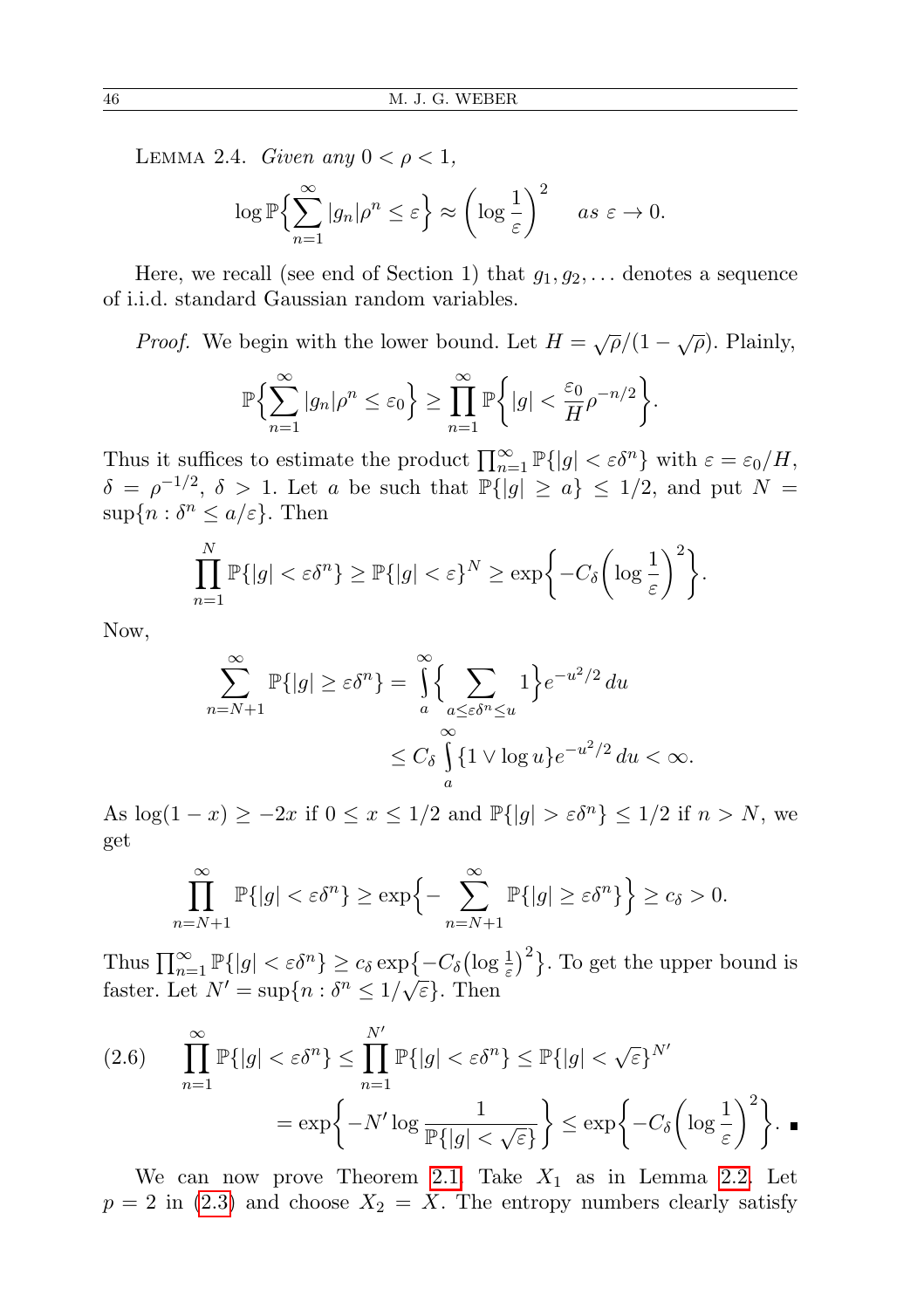$N([0, 1], d_{X_i}, \varepsilon) \approx \varepsilon^{1/\alpha}, i = 1, 2$ . First, by using Lemma [2.4,](#page-4-0)

$$
\mathbb{P}\Big\{\sup_{0\leq t\leq 1}|X_2(t)|\leq \varepsilon\Big\}\geq \mathbb{P}\Big\{\sum_{k=1}^{\infty}2^{-2\alpha A k}|g_k|\leq \varepsilon\Big\}\geq e^{-C_{\alpha}\log^2\frac{1}{\varepsilon}}.
$$

Next we notice

$$
\varphi_j(2^{-2Ak}) = \begin{cases} 2^{-2A\alpha j} 2^{-2A(k-j)} & \text{if } j \le k, \\ 0 & \text{if } j > k. \end{cases}
$$

Thus  $X_2(2^{-2Ak}) = 2^{-2Ak} \sum_{j=1}^k g_j 2^{2A(1-\alpha)j}$ . And as  $2^{2Ak}X_2(2^{-2Ak}) - 2^{2A(k-1)}X_2(2^{-2A(k-1)}) = g_k 2^{2A(1-\alpha)k},$ 

it follows from [\(2.6\)](#page-5-0) that

$$
\mathbb{P}\Big\{\sup_{0\leq t\leq 1}|X_2(t)|\leq \varepsilon\Big\} \leq \mathbb{P}\Big\{\sup_{s,t\in T}|X(s)-X(t)|\leq \varepsilon(1+2^{-2A})\Big\}
$$

$$
\leq \prod_{k=1}^{\infty} \mathbb{P}\{|g_k|\leq 2^{2A\alpha k}(1+2^{-2A})\varepsilon\}
$$

$$
\leq \exp\Big\{-C_{\alpha}\Big(\log\frac{1}{\varepsilon}\Big)^2\Big\}.
$$

This completes the proof.

REMARK 2.5. Let  $\psi(t) = 1 - 2\{t\} - 1$  where  $\{t\}$  denotes the fractional part of  $t$ . Lifshits has considered the following example:

(2.7) 
$$
X(t) = g_0 t + \sum_{n=1}^{\infty} g_n 2^{-\alpha n/2} \psi(\{2^n t\}), \quad t \in [0, 1].
$$

<span id="page-6-0"></span>It is observed in [\[5\]](#page-17-4) that  $||X(s) - X(t)||_2 \ge c|t - s|^{\alpha/2}$  whereas

$$
\log \mathbb{P}\Bigl\{\sup_{t \in T} |X(t)| \le \varepsilon\Bigr\} \approx -\log^2 \frac{1}{\varepsilon}.
$$

As we said at the beginning, our second process is of the same type since  $\psi(t) = \varphi(t, 1/2).$ 

**A** class of examples. If  $\tau$  is a piecewise  $C^2$  expanding map on  $\mathbb{T} =$  $\mathbb{R}/\mathbb{Z}$ , by the Lasota–Yorke theorem there exists a  $\tau$ -invariant probability measure  $\mu$  which is absolutely continuous with respect to Lebesgue measure. So is the case for  $\psi$ . This leads us to introduce the following family of processes: let  $\{a_n, n \geq 1\} \in \ell_1$ ,  $f \in L^1(\mathbb{T}, \mu)$  and put

$$
X(t) = \sum_{n=1}^{\infty} a_n g_n f(\psi^n(t)).
$$

We have just considered the case  $f(t) = t$ . It would certainly be very informative to describe the small deviations of this class of Gaussian processes.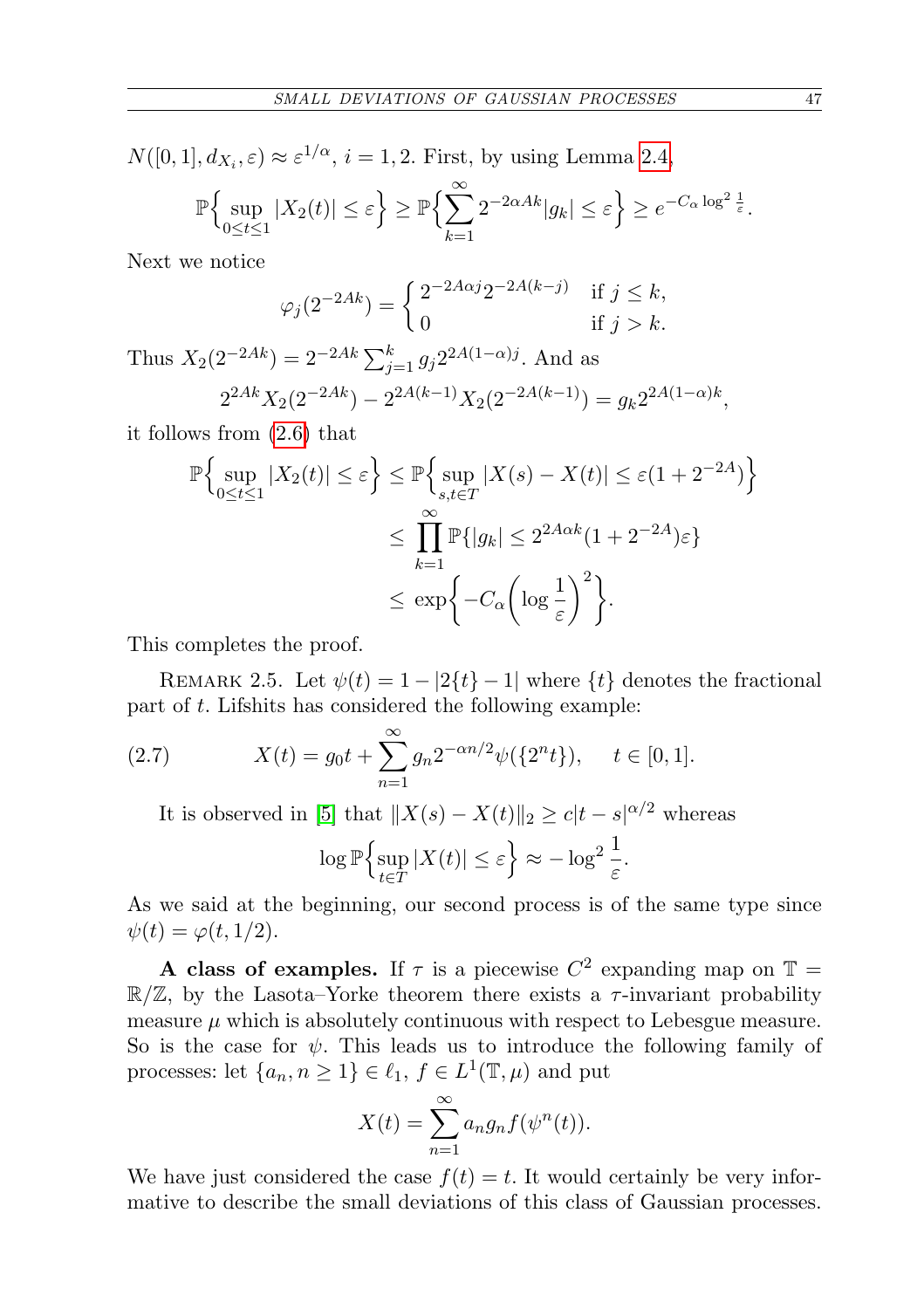By Birkhoff's theorem,

$$
\frac{1}{n}\sum_{k=0}^{n-1} f(\psi^n(t)) \to \int_{\mathbb{T}} f d\mu \quad \text{ almost everywhere.}
$$

The rate of this convergence, which for specific  $f$  only may be given explicitly, certainly plays a role since by using Abel summation we formally have

$$
X(t) = \sum_{n=1}^{\infty} n(a_n - a_{n+1}) g_n \left[ \frac{1}{n} \sum_{k=0}^{n-1} f(\psi^n(t)) \right] \sim \left( \int_{\mathbb{T}} f d\mu \right) \sum_{n=1}^{\infty} n(a_n - a_{n+1}) g_n.
$$

Shao and Li [\[4\]](#page-17-3) argued from example [\(2.7\)](#page-6-0) that stationarity (in fact, periodicity) should play a big role in upper estimates for small deviations.

We show that Loud's functions can be used to build aperiodic examples failing the duality even more dramatically. The intuitive idea behind the construction is that adding infinitely many functions with periods  $q_n^{-1}$ , where  $q_n$  are mutually coprime integers, produces aperiodic functions.

<span id="page-7-0"></span>PROPOSITION 2.6. There exists an aperiodic sample continuous Gaussian process  $\{X(t), 0 \le t \le 1\}$  such that

$$
\lim_{\varepsilon \to 0} \frac{\log N([0,1], d_X, \varepsilon)}{\log \frac{1}{\varepsilon}} = \infty \quad while \quad \liminf_{\varepsilon \to 0} \frac{\log \mathbb{P}\left\{\sup_{0 \le t \le 1} |X(t)| \le \varepsilon\right\}}{\left(\log \frac{1}{\varepsilon}\right)^2} > -\infty.
$$

*Proof.* Let  $P$  be an infinite set of mutually coprime integers larger than 2. Let  $0 < \alpha_p < 1/2$ ,  $\alpha_p \downarrow 0$ . Take  $A = 1$ ; then the condition  $p^{2(1-\alpha_p)A} > 2$ holds. We further assume that

<span id="page-7-1"></span>(2.8) 
$$
\lim_{p \to \infty} \alpha_p \log p = 0, \quad 2^{hp} \alpha_p \log p \uparrow \infty \quad (\forall h > 0).
$$

Let  $\varphi_{p,k}(t) = p^{-2\alpha_p k} \varphi(t, p^{-2k}), k = 1, 2, \ldots$ , and put  $f_p = \sum_{k=1}^{\infty} \varphi_{p,k}$ . Then  $f_p$  is  $p^{-2}$ -periodic. Now let  $\{a_p, p \in \mathcal{P}\}\$ be a sequence of reals such that  $\sum_{p} a_p^2 < \infty$ , and consider the Gaussian process

(2.9) 
$$
X(t) = \sum_{p} g_p a_p f_p(t).
$$

Since  $P$  is a set of mutually coprime integers, periodicity is destroyed and so by considering its covariance, X is no longer periodic.

By Lemma [2.3,](#page-3-2)  $|f_p(s) - f_p(t)| \ge \kappa_p |s - t|^{\alpha_p}$  whenever  $|s - t| = p^{-2(m+1)}$ , m an integer. By assumption [\(2.8\)](#page-7-1),  $p^{\alpha_p} \sim 1$  as  $p \to \infty$ , so that

$$
\kappa_p = p^{-2(1-\alpha_p)} \frac{1 - 2p^{-2(1-\alpha_p)}}{1 - p^{-2(1-\alpha_p)}} \sim p^{-2}.
$$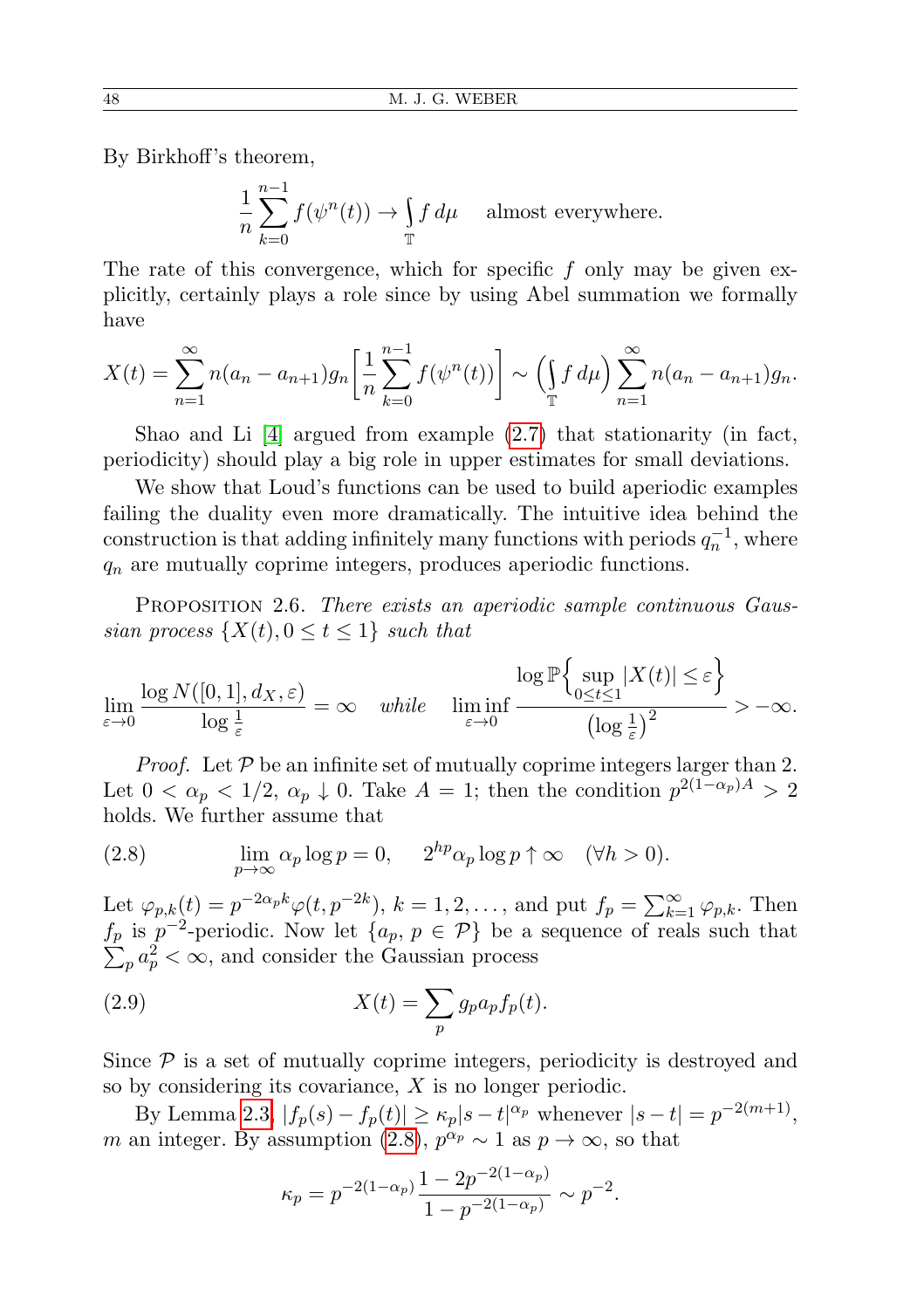Moreover,

$$
||f_p||_{\infty} \le \sum_{k=1}^{\infty} p^{-2\alpha_p k} = \frac{p^{-2\alpha_p}}{1 - p^{-2\alpha_p}} \le \frac{1}{1 - e^{-2\alpha_p \log p}} \le \frac{C}{\alpha_p \log p}.
$$

Let  $0 \leq s, t \leq 1$  be such that  $|s-t| = p^{-2(m+1)}$ . Then

$$
||X(s) - X(t)||_2^2 = \sum_q a_q^2 |f_q(s) - f_q(t)|^2 \ge a_p^2 |f_p(s) - f_p(t)|^2 \ge a_p^2 \kappa_p^2 |s - t|^{2\alpha_p}.
$$

Thus  $||X(s) - X(t)||_2 \geq C a_p p^{-2} |s - t|^{\alpha_p}$ . Now let  $\alpha > 0$ . We choose an integer m so that

$$
m+1 \sim \frac{p\alpha\log 2}{2\alpha_p\log p}.
$$

Then  $|s-t|^{\alpha_p} = p^{-2\alpha_p(m+1)} \sim 2^{-p\alpha}$ . Let  $\beta, \gamma$  be such that  $0 < \beta < \alpha <$  $\alpha + \beta < \gamma$ , and choose  $a_p = 2^{-\beta p}$ . Then, for all p large enough,

$$
||X(s) - X(t)||_2 \ge C2^{-(\alpha+\beta)p}p^{-2} \ge 2^{-\gamma p}.
$$

Put  $\varepsilon = 2^{-\gamma p}$ . Then

$$
N([0, 1], d_X, \varepsilon) \ge p^{2(m+1)} = e^{2(m+1)\log p} \ge 2^{c\,p\alpha/\alpha_p},
$$

and so

$$
\frac{\log N([0,1], d_X, \varepsilon)}{\log \frac{1}{\varepsilon}} \ge \frac{c p \alpha / \alpha_p}{\gamma p} = \frac{c \alpha}{\gamma \alpha_p},
$$

which implies our first claim since  $\alpha_p \downarrow 0$  as  $p \to \infty$ .

Now let  $0 < \beta' < \beta$ . As  $2^{hp} \alpha_p \log p \uparrow \infty$  for any  $h > 0$ , it follows that

$$
|X(t)| \le \sum_{p} |g_p| 2^{-\beta p} \|f_p\|_{\infty} \le C \sum_{p} |g_p| \frac{2^{-\beta p}}{\alpha_p \log p} \le C \sum_{p} |g_p| 2^{-\beta' p}.
$$

Therefore, by using Lemma [2.4,](#page-4-0)

$$
\mathbb{P}\Big\{\sup_{0\leq t\leq 1}|X(t)|\leq \varepsilon\Big\}\geq \mathbb{P}\Big\{\sum_{p}|g_p|2^{-\beta' p}\leq \varepsilon/C\Big\}\geq e^{-C(\log\frac{1}{\varepsilon})^2}.\quad \blacksquare
$$

<span id="page-8-0"></span>3. A general lower bound using majorizing measures. The results from the previous section suggest the search of lower bounds for small deviations by using the majorizing measure method. It is known from the general theory of Gaussian processes that this is the paramount method for studying the regularity of Gaussian processes. And also that in general, entropy numbers are not a sufficiently precise tool. A classical example is provided by independent Gaussian sequences. See [\[8\]](#page-17-7), [\[10\]](#page-18-1), [\[12\]](#page-18-2). Generally speaking, once having Kathri–Sidák's inequality in hand, the argument leading to lower bounds is relatively direct. Familiarity with the chaining technique is however necessary. In [\[13\]](#page-18-3), we obtained a general lower estimate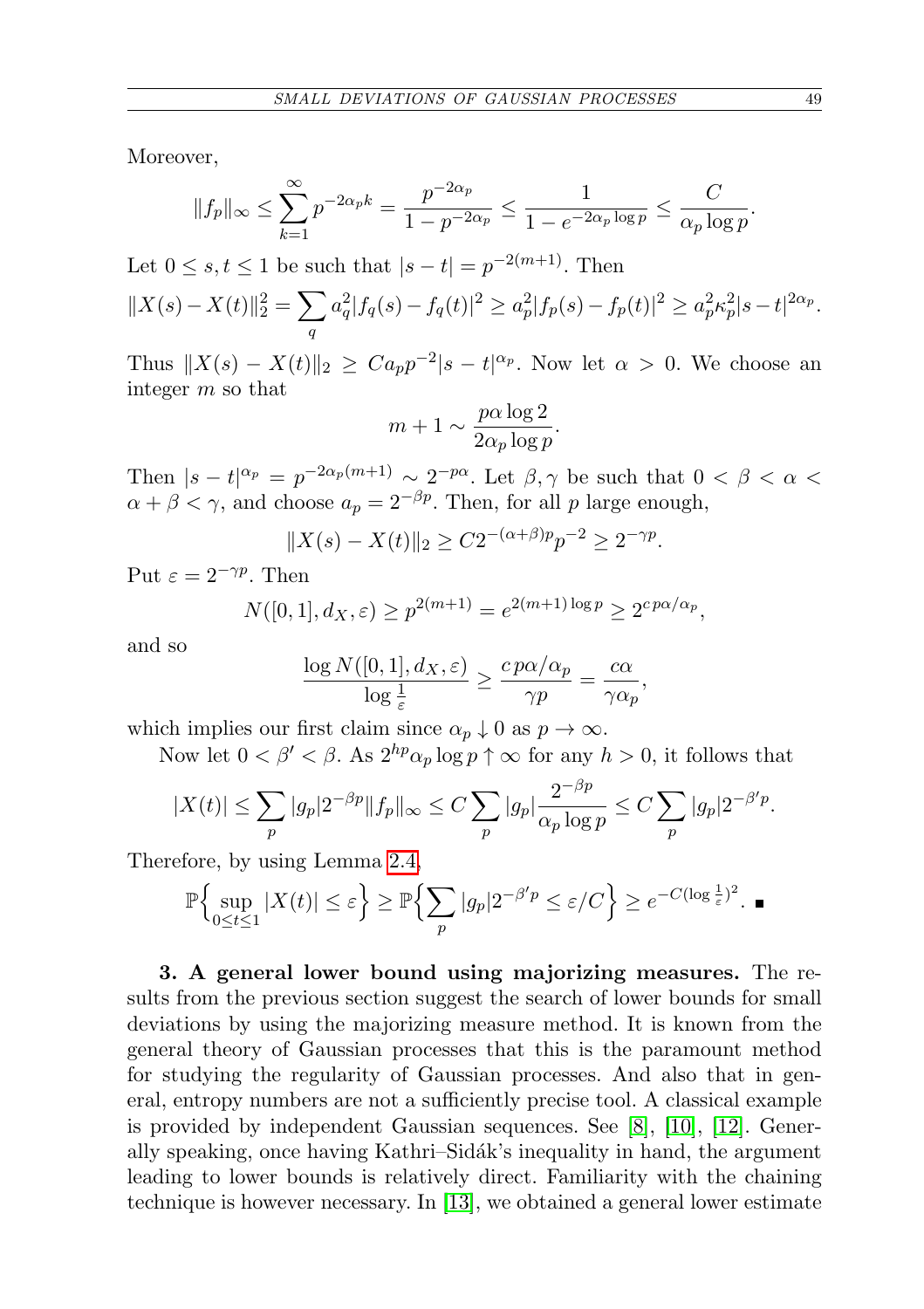for small deviations by using the majorizing measure method. Since the result is relevant there and in the next section, we present a slightly updated formulation of it and provide a proof.

Let  $X = \{X(t), t \in T\}$  be a centered Gaussian process, with basic probability space  $(\Omega, \mathcal{A}, \mathbb{P})$ , and let

<span id="page-9-0"></span>
$$
d(s,t) = \|X(s) - X(t)\|_2, \quad D = \text{diam}(T, d).
$$

We assume that  $\sigma = \sup_{t \in \mathcal{T}} ||X(t)||_2 < \infty$  and that X is d-separable. Let  $\Pi_0 \preceq \Pi_1 \preceq \cdots$  be a sequence of finite measurable ordered partitions of T  $(\Pi_{n+1}$  is a refinement of  $\Pi_n$ ) such that

(3.1) 
$$
\max_{\pi \in \Pi_n} \max_{u,v \in \pi} d(u,v) \leq 2^{-n} D, \quad n = 0, 1, ....
$$

Let  $N_n = \#\{H_n\}$ . For any  $\pi \in H_n$ , let  $\bar{\pi}$  be such that  $\pi \subset \bar{\pi} \in H_{n-1}$ . If  $t \in T$ , we also define  $\pi_n(t)$  by the relations  $t \in \pi_n(t) \in \Pi_n$ . We now introduce a majorizing measure condition.

• There exists a probability measure  $\mu$  on T such that

(3.2) 
$$
\lim_{n \to \infty} \sup_{t \in T} \sum_{m > n} 2^{-m} \left( \log \left( 1 + \frac{1}{\mu(\pi_m(t))} \right) \right)^{1/2} = 0.
$$

Put

<span id="page-9-3"></span>
$$
H(n) = \sup_{t \in T} \sum_{m > n} (2^{-m} D) \left( \log \left( 1 + \frac{1}{\mu(\pi_m(t))} \right) \right)^{1/2}.
$$

Then  $H(n)$  is finite and  $H(n) \to 0$  as  $n \to \infty$ .

<span id="page-9-2"></span>THEOREM 3.1. For  $0 < \varepsilon \sigma < H(0)$ , let  $n(\varepsilon)$  be such that  $H(n(\varepsilon))$  $\leq 24 \varepsilon \sigma$ . Then

$$
\mathbb{P}\Bigl\{\sup_{t\in T}|X(t)|\leq 25\varepsilon\sigma\Bigr\}\geq Ce^{-N_{n(\varepsilon)}\log\frac{1}{\varepsilon}}.
$$

*Proof.* Since X is d-separable, it suffices to produce a proof for a countable d-dense subset of  $T$ , which we will call again  $T$ . Put

$$
X_{\pi} = \int_{\pi} X(u) \frac{\mu(du)}{\mu(\pi)}, \quad X_n(t) = \int_{\pi_n(t)} X(u) \frac{\mu(du)}{\mu(\pi_n(t))}.
$$

These Gaussian random variables are the bricks of the majorizing measure method. By [\(3.1\)](#page-9-0), we have  $||X(t) - X_n(t)||_2 \leq 2^{-n}$ . Elementary considerations then yield  $X(t) \stackrel{\text{a.s.}}{=} \lim_{n\to\infty} X_n(t)$ . It follows that  $X(t) - X_n(t)$ <sup>a.s.</sup>  $\sum_{m=n+1}^{\infty} (X_m(t) - X_{m-1}(t))$  and we have the bound

<span id="page-9-1"></span>(3.3) 
$$
|X(t)| \leq \sup_{\pi \in \Pi_n} |X_{\pi}| + \sum_{m=n+1}^{\infty} |X_m(t) - X_{m-1}(t)|.
$$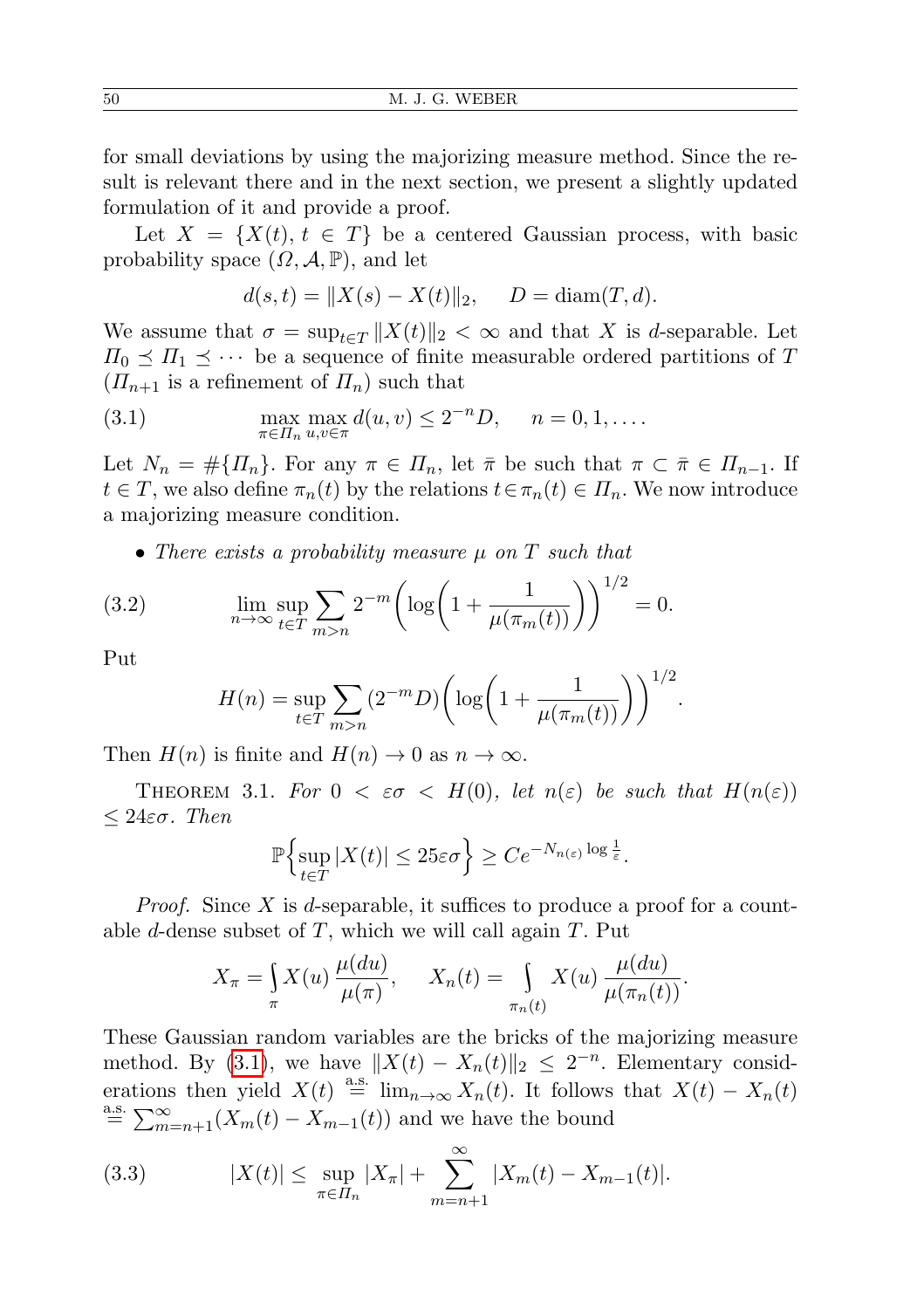Let  $n = n(\varepsilon)$ . Then by using [\(3.3\)](#page-9-1), and by applying Kathri–Sidák's inequality [\(1.1\)](#page-1-0) repeatedly, we get

$$
\mathbb{P}\Big\{\sup_{t\in T}|X(t) \leq 25\varepsilon\sigma\Big\}
$$
\n
$$
\geq \mathbb{P}\Big\{\sup_{\pi\in\Pi_n}|X_{\pi}| \leq \varepsilon\sigma, \sup_{t\in T}|X(t) - X_n(t)| \leq 24\varepsilon\sigma\Big\}
$$
\n
$$
\geq \mathbb{P}\Big\{\sup_{\pi\in\Pi_n}|X_{\pi}| \leq \varepsilon\sigma, \sup_{m\geq n}\frac{1}{D2^{-(m+1)}}\frac{|X_m(t) - X_{m+1}(t)|}{(\log_2(1 + \frac{1}{\mu(\pi_m(t))}))^{1/2}} \leq 24\Big\}
$$
\n
$$
\geq \prod_{\pi\in\Pi_n}\mathbb{P}\{|X_{\pi}| \leq \varepsilon\sigma\}\,\mathbb{P}\Big\{\sup_{m\geq n}\frac{1}{D2^{-(m+1)}}\frac{|X_m(t) - X_{m+1}(t)|}{(\log_2(1 + \frac{1}{\mu(\pi_{m+1}(t))}))^{1/2}} \leq 24\Big\}.
$$

Now we apply the following inequality. Let  $\varphi(x) = 2^{x^2} - 1$ . Then

$$
\frac{x}{y} \le 1 + \frac{\varphi(x)}{\varphi(y)}, \quad x \ge 0, y > 0.
$$

We have (with  $c = \sqrt{8(\log 2)/3}$ )

$$
\frac{1}{D2^{-(m+1)}} \frac{|X_m(t) - X_{m+1}(t)|}{(\log_2(1 + \frac{1}{\mu(\pi_{m+1}(t))}))^{1/2}}\n\leq \frac{4c}{\left(\log_2(1 + \frac{1}{\mu(\pi_{m+1}(t))})\right)^{1/2}} \int_{\pi_m(t) \pi_{m+1}(t)} \frac{|X(u) - X(v)|}{cd(u,v)} \frac{\mu(du)}{\mu(\pi_m(t))} \frac{\mu(dv)}{\mu(\pi_{m+1}(t))}\n\leq 4\sqrt{2}c \int_{\pi_m(t) \pi_{m+1}(t)} \frac{\frac{|X(u) - X(v)|}{cd(u,v)}}{\left(\log_2(1 + \frac{1}{\mu(\pi_m(t))\mu(\pi_{m+1}(t))})\right)^{1/2}} \frac{\mu(du)}{\mu(\pi_m(t))} \frac{\mu(dv)}{\mu(\pi_{m+1}(t))}\n\leq 4\sqrt{2}c \left(1 + \int_{\pi_m(t) \pi_{m+1}(t)} \frac{\mu(\mu(u))}{cd(u,v)} \mu(du) \mu(dv)\right) \leq 8(1 + Z),
$$

where

$$
Z = \iint_{TT} \varphi\left(\frac{|X(u) - X(v)|}{d(u, v)}\right) \mu(du) \mu(dv).
$$

We have  $\mathbb{E} Z \leq 1$ . Thus

$$
\mathbb{P}\left\{\sup_{m\geq n} \frac{1}{D2^{-(m+1)}} \frac{|X_m(t) - X_{m+1}(t)|}{\left(\log_2\left(1 + \frac{1}{\mu(\pi_{m+1}(t))}\right)\right)^{1/2}} \leq 24\right\} \geq \mathbb{P}\left\{Z \leq 2\right\}
$$

$$
\geq 1 - \frac{1}{2}\mathbb{E}\left\{Z \geq \frac{1}{2}.\right\}
$$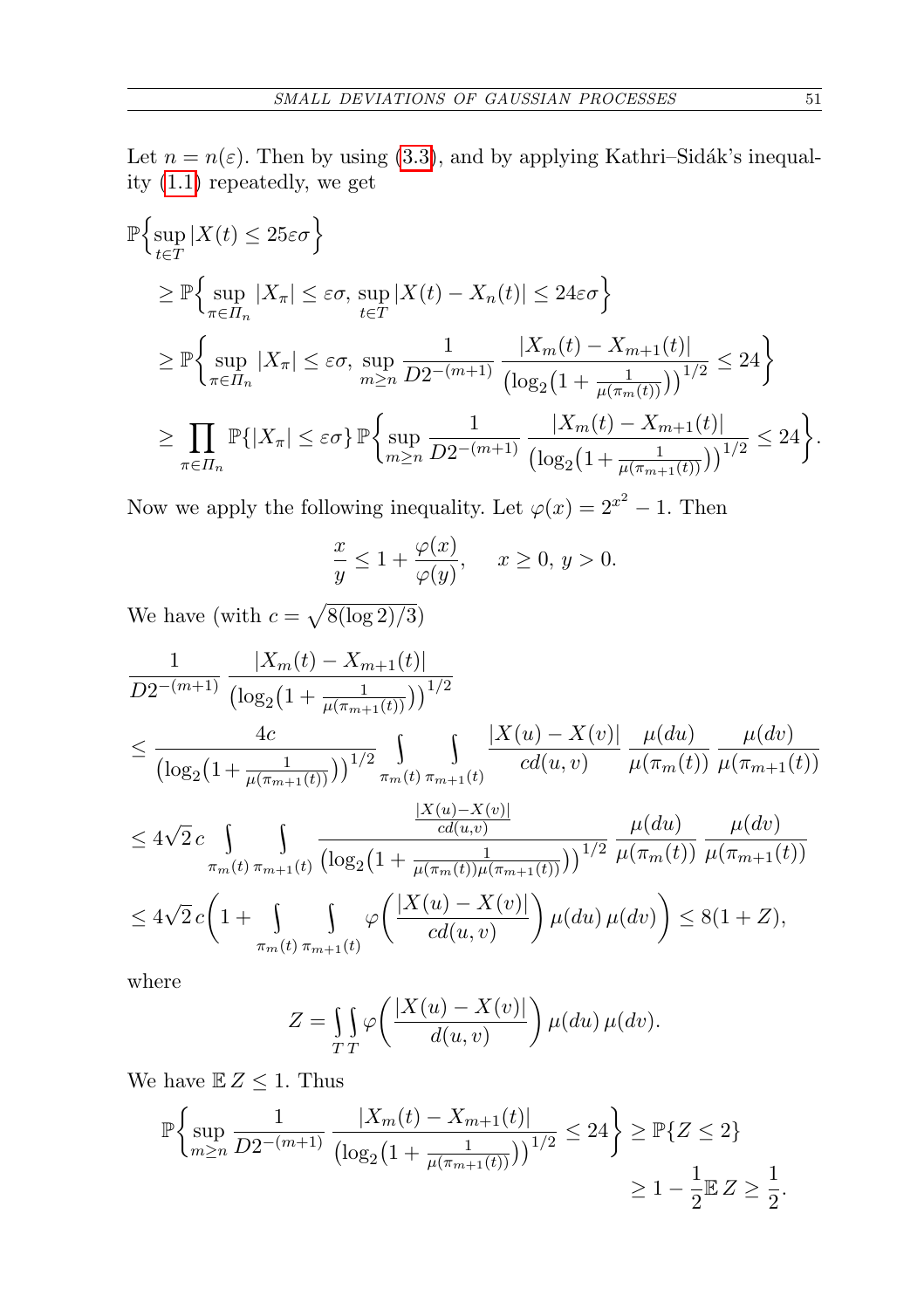Since  $||X_{\pi}||_2 \leq \sigma$  for all  $\pi \in \Pi_n$  and n, we finally obtain

$$
\mathbb{P}\Big\{\sup_{t\in T}|X(t)\leq 25\varepsilon\sigma\Big\}\geq \frac{1}{2}\prod_{\pi\in\mathcal{H}_n}\mathbb{P}\{|X_\pi|\leq \varepsilon\sigma\}\geq \frac{1}{2}\mathbb{P}\{|g|\leq \varepsilon\}^{N_n}
$$

$$
\geq C\exp\bigg\{-N_n\log\frac{1}{\varepsilon}\bigg\}.\blacksquare
$$

Let  $\delta : [0,1] \to \mathbb{R}^+$  be increasing,  $\delta(0) = 0$ , and satisfying the integral condition

$$
\int_{0}^{D} \left( \log \left( 1 + \frac{1}{\delta^{-1}(u)} \right) \right)^{1/2} du < \infty.
$$

<span id="page-11-0"></span>COROLLARY 3.2. Assume there exists a family  $\{ \Pi_n, n \geq 0 \}$  of finite measurable ordered partitions of  $T$  satisfying  $(3.1)$  $(3.1)$  and a probability measure  $\mu$  on T such that

$$
\min\{\mu(\pi): \pi \in \Pi_m\} \ge \delta(2^{-m}D)/2 \quad (\forall m \ge 0).
$$

Let

$$
n(\varepsilon) = \sup \bigg\{ n : \int_{0}^{2-n} \bigg( \log \bigg( 1 + \frac{2}{\delta^{-1}(u)} \bigg) \bigg)^{1/2} du \le 12\varepsilon\sigma \bigg\}.
$$

Then (recalling that  $N_n = \#\{ \Pi_n \}$ )

$$
\mathbb{P}\Bigl\{\sup_{t\in T}|X(t)|\leq 25\varepsilon\sigma\Bigr\}\geq C\exp\biggl\{-N_{n(\varepsilon)}\log\frac{1}{\varepsilon}\biggr\}.
$$

Proof. We have

$$
\sum_{m>n} (2^{-m}D) \left( \log \left( 1 + \frac{1}{\mu(\pi_m(t))} \right) \right)^{1/2}
$$
  

$$
\leq \sum_{m>n} (2^{-m}D) \left( \log \left( 1 + \frac{2}{\delta^{-1}(2^{-m}D)} \right) \right)^{1/2}
$$
  

$$
\leq 2 \int_{0}^{\varepsilon_n} \left( \log \left( 1 + \frac{2}{\delta^{-1}(u)} \right) \right)^{1/2} du.
$$

Therefore

$$
\mathbb{P}\Big\{\sup_{t\in T}|X(t)|\leq 25\varepsilon\sigma\Big\}\geq C\exp\bigg\{-N_{n(\varepsilon)}\log\frac{1}{\varepsilon}\bigg\}.\quad \blacksquare
$$

EXAMPLE 3.3. Consider a Gaussian processes  $X(t)$ ,  $t \in [0,1]$ , which satisfy the increment condition

$$
||X(s) - X(t)||_2 \le \delta(|s - t|) \quad (\forall s, t \in [0, 1]).
$$

For  $m = 0, 1, \ldots$ , let  $\mathcal{I}_m$  be a partition of [0, 1] into consecutive intervals of length less than or equal to  $\varepsilon_m = \delta^{-1}(2^{-m}D)$ ,  $D = \delta(1)$ . One can arrange it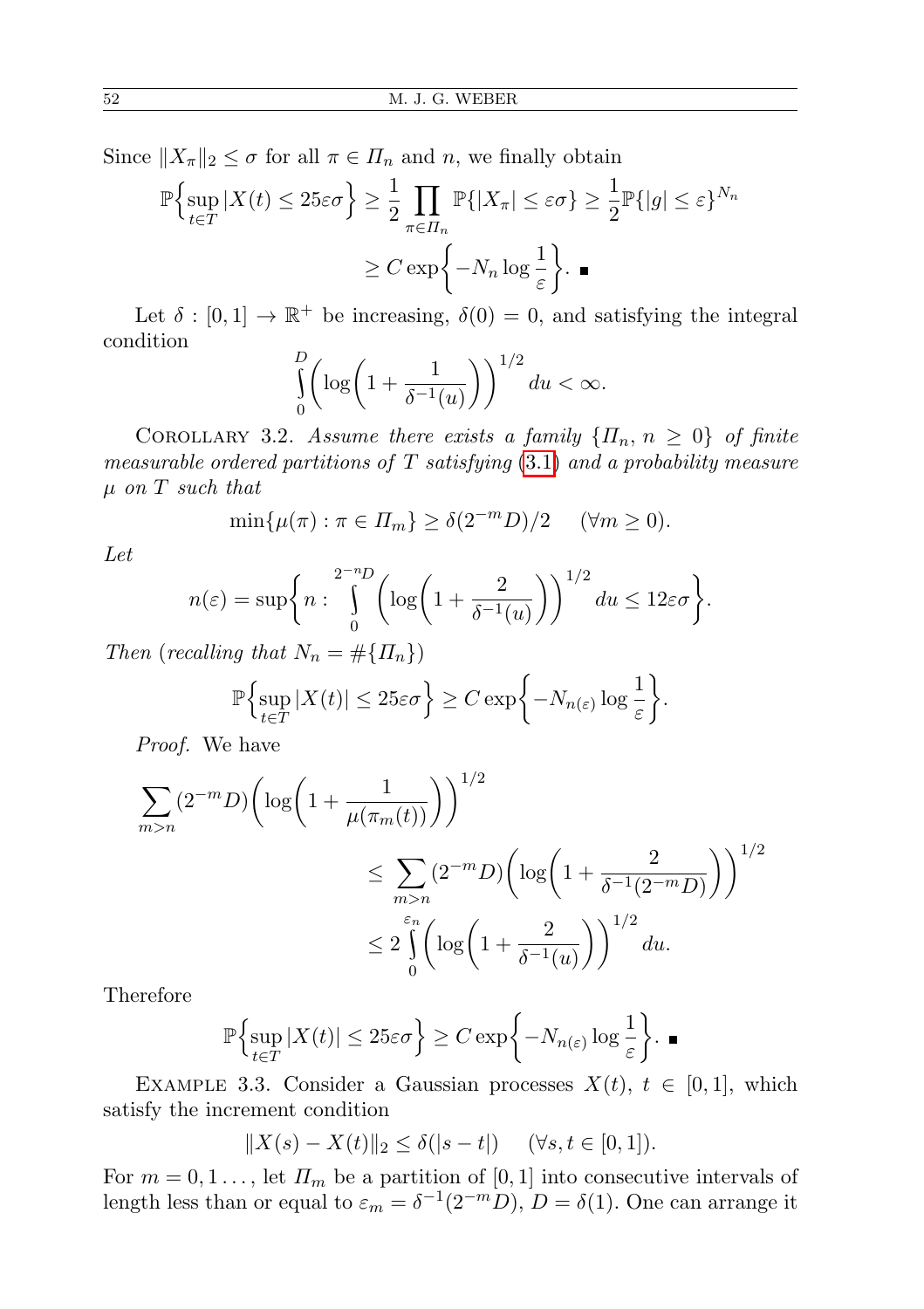so that each interval has length greater than  $\varepsilon_m/2$ . Let  $\mu$  be the Lebesgue measure. Then  $\mu(\pi) \geq \delta^{-1}(2^{-m}D)/2$  if  $\pi \in \Pi_m$ . Thus Corollary [3.2](#page-11-0) applies. In the particular case  $\delta(u) = (\log(2/u))^{-\beta}$  with  $\beta > 1/2$ , this gives

(3.4) 
$$
\log \left| \log \mathbb{P} \left\{ \sup_{t \in T} |X(t)| \leq 2\varepsilon \sigma \right\} \right| = \mathcal{O}(\varepsilon^{-2/(2\beta - 1)}).
$$

This estimate can also be deduced from the very recent work [\[1,](#page-17-2) Theorem 3 with  $\gamma = \beta^{-1}$ , where a growth condition on entropy numbers (namely on the induced Gaussian metric) is given.

4. Gaussian independent sequences. Let  $\varphi(n) \uparrow \infty$  with n and consider the Gaussian sequence  $G(\varphi) = \{G_n, n \in \overline{\mathbb{N}}\}\$  defined by

$$
G_n = \frac{g_n}{\varphi(n)}, \quad G_{\infty} = 0.
$$

It is known ([\[8,](#page-17-7) p. 102]) that already in these elementary examples, the metric entropy approach fails to describe their regularity. As

(4.1) 
$$
\limsup_{n \to \infty} \frac{|g_n|}{\sqrt{2 \log n}} \stackrel{\text{a.s.}}{=} 1,
$$

 $G(\varphi)$  is sample bounded if  $\varphi(n) = \mathcal{O}(\varphi)$ √  $\overline{\log n}$ , and is sample continuous on  $\overline{\mathbb{N}}$  if and only if

(4.2) 
$$
\sqrt{\log n} = o(\varphi(n)).
$$

We begin with a general remark. From Talagrand's representation of bounded or continuous Gaussian processes  $([8,$  $([8,$  Theorems  $2-3]$ , we know that a Gaussian process  $\{X(t), t \in T\}$  is sample bounded if and only if there exists a (not necessarily independent) Gaussian sequence  $\{\xi_n, n \geq 1\}$ with  $\|\xi_n\|_2 \leq Ka(\log n + a^2/b^2)^{-1/2}$ , and that for each  $t \in T$  one can write

<span id="page-12-0"></span>
$$
X(t) = \sum_{n=1}^{\infty} \alpha_n(t) \xi_n
$$

where  $\alpha_n(t) \geq 0$ ,  $\sum_{n=1}^{\infty} \alpha_n(t) \leq 1$  and the series converges a.s. and in  $L^2$ . And if T is a compact metric space,  $\{X(t), t \in T\}$  is sample continuous if and only if its covariance function is continuous, and the same representation holds with  $\|\xi_n\|_2 = o(\sqrt{\log n})$ . Thus by Kathri–Sidák's inequality,

$$
\mathbb{P}\Bigl\{\sup_{t\in T}|X(t)|\leq \varepsilon\Bigr\}\geq \mathbb{P}\Bigl\{\sup_{n=1}^{\infty}|\xi_n|\leq \varepsilon\Bigr\}\geq \prod_{n=1}^{\infty}\mathbb{P}\{|\xi_n|\leq \varepsilon\}.
$$

This makes the study of small deviations of sequences  $G(\varphi)$  of particular interest in this general context. We shall show that Theorem [3.1](#page-9-2) allows one to get sharp lower bounds. The sequence of ordered partitions associated to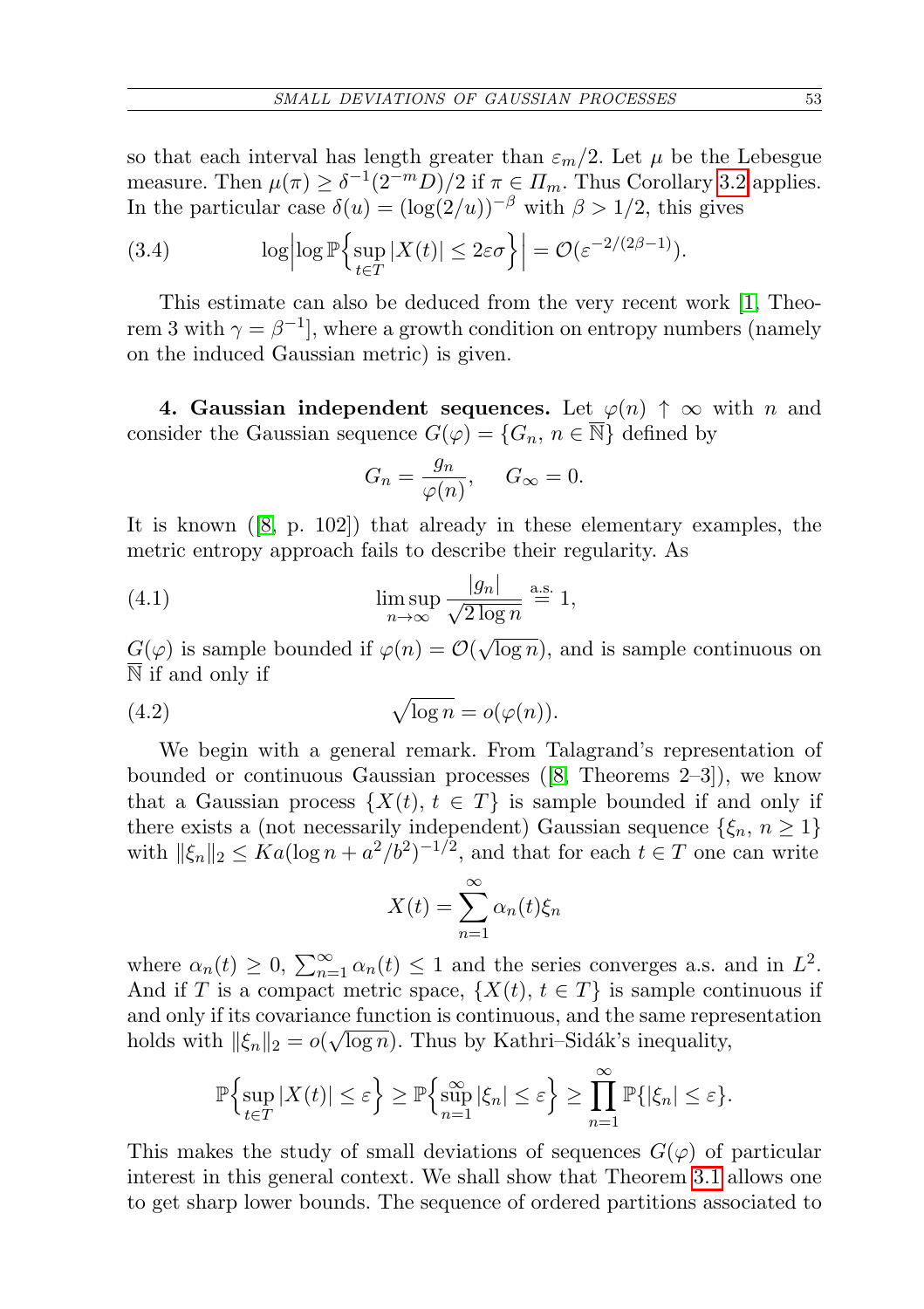$\varphi$  is based on an intrinsic sieve of N, and the majorizing measure we will construct turns up to be very simple.

We notice that

$$
||G_n - G_m||_2 = \left(\frac{1}{\varphi(n)^2} + \frac{1}{\varphi(m)^2}\right)^{1/2}
$$

and

$$
D = \sup_{n,m \ge 1} ||G_n - G_m||_2 = \left(\frac{1}{\varphi(1)^2} + \frac{1}{\varphi(2)^2}\right)^{1/2}, \quad \sigma = \sup_{n \ge 1} ||G_n||_2 = \frac{1}{\varphi(1)}.
$$

THEOREM 4.1. Assume that  $(4.2)$  $(4.2)$  holds and

(4.3) 
$$
\int_{0}^{D} \left(\log \varphi^{-1}\left(\frac{1}{u}\right)\right)^{1/2} du < \infty.
$$

Let  $\varepsilon_n = 2^{-n}D$  and put  $H(n) = \int_0^{\varepsilon_n} (\log \varphi^{-1}(1/u))^{1/2} du$ ,  $n \ge 0$ . For  $0 <$  $\varepsilon < \varphi(1)H(1)/24$ , let  $n(\varepsilon)$  be such that  $H(n(\varepsilon)) \leq 24\varepsilon/\varphi(1)$ . There exists an absolute constant C such that

$$
\mathbb{P}\left\{\sup_{n\geq 1}|G_n|\leq \frac{25}{\varphi(1)}\varepsilon\right\}\geq Ce^{-\varphi^{-1}(1/\varepsilon_{n(\varepsilon)})\log\frac{1}{\varepsilon}}.
$$

*Proof.* Let  $F_n = \varphi^{-1}(1/\varepsilon_n)$ ,  $n \ge 0$ . We notice that  $F_1 = \varphi^{-1}(\varphi(1)) = 1$ . For  $u \geq 1$ , let  $\nu(u)$  denote the unique integer such that  $F_{\nu(u)} \leq u < F_{\nu(u)+1}$ .

<span id="page-13-0"></span>LEMMA 4.2. Let  $B(u,\varepsilon) = \{v \geq 1 : ||G_u - G_v||_2 \leq \varepsilon\}$ . Then

$$
B(u, \varepsilon_n) = \{u\} \qquad (\forall n > \nu(u)),
$$
  

$$
B(u, \varepsilon_n) \supseteq [F_{n+1}, \infty) \qquad (\forall n < \nu(u)).
$$

*Proof.* Plainly  $\varepsilon_{\nu(u)+1} < 1/\varphi(u) \leq \varepsilon_{\nu(u)}$ . If  $n > \nu(u)$ , then for any  $v \neq u$ ,

$$
||G_u - G_v||_2 > \frac{1}{\varphi(u)} > \varepsilon_{\nu(u)+1} \ge \varepsilon_n.
$$

Hence  $B(u, \varepsilon_n) = \{u\}$ . Now notice that if  $m \le \nu(u)$ , then  $v \ge F_m =$  $\varphi^{-1}(1/\varepsilon_m)$  implies that  $1/\varphi(v) \leq \varepsilon_m$ , and so

$$
||G_u - G_v||_2 \leq (\varepsilon_{\nu(u)}^2 + \varepsilon_m^2)^{1/2} \leq \sqrt{2} \varepsilon_m < \varepsilon_{m-1}.
$$

Hence with  $n = m - 1$  the second assertion follows. ■

Let  $\Pi_0 = \mathbb{N}$ . For  $\nu \geq 1$ , let  $\Pi_{\nu}$  be the finite partition of N defined by

$$
\pi \in \Pi_{\nu} \iff \pi = \{u\}, u < F_{\nu} \text{ or } \pi = [F_{\nu}, \infty).
$$

Then  $\#\{\Pi_{\nu}\} = F_{\nu}$  and  $\Pi_{\nu+1}$  is a refinement of  $\Pi_{\nu}$ . Further, assumption [\(3.1\)](#page-9-0) is satisfied since by Lemma [4.2,](#page-13-0)

$$
\max_{\pi \in \Pi_{\nu}} \max_{u,v \in \pi} d(u,v) \le \varepsilon_{\nu}.
$$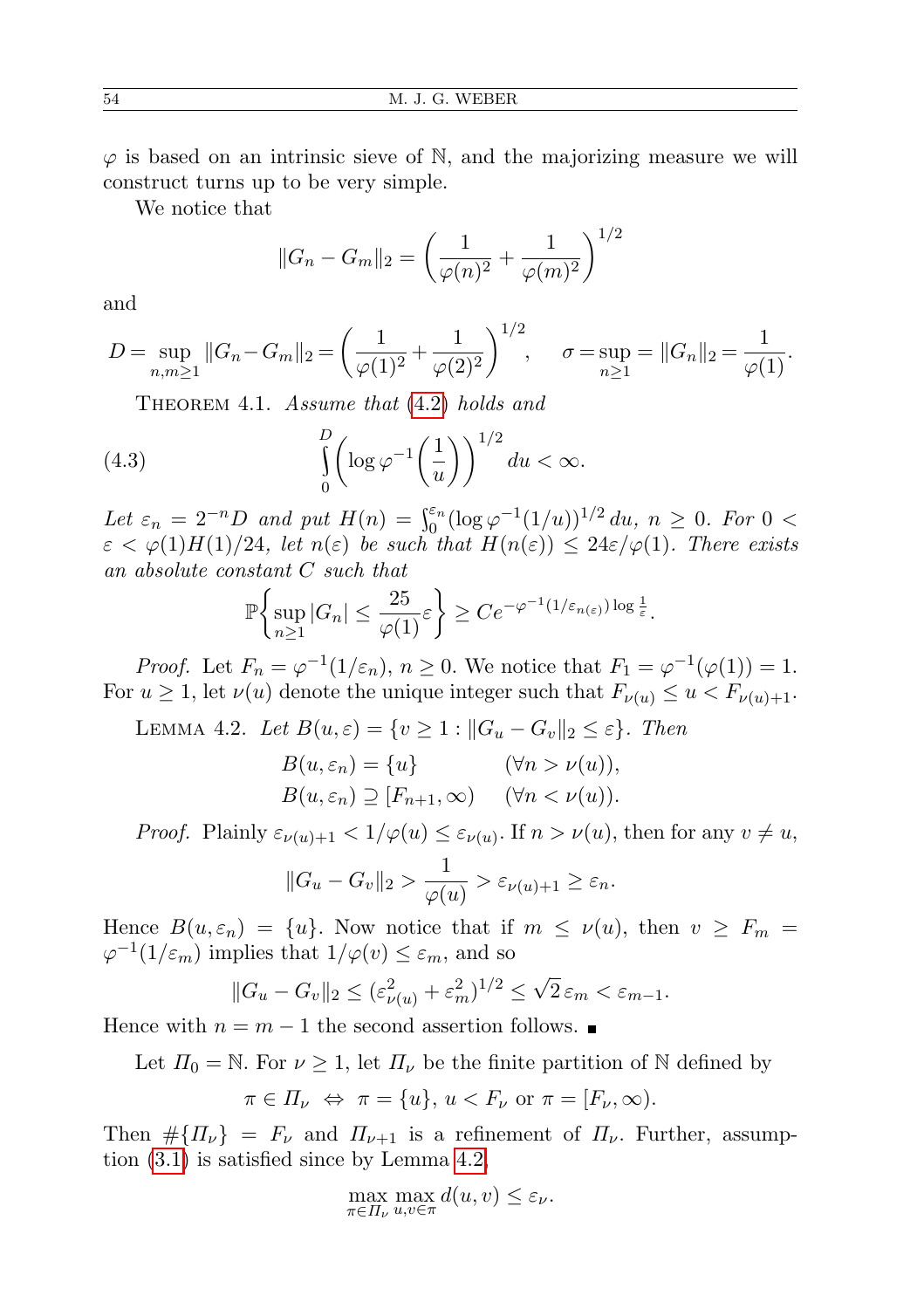Let  $\mu$  be the probability measure on N defined by  $\mu\{t\} = ct^{-2}$ ,  $c =$  $(\sum_{t=1}^{\infty} t^{-2})^{-1}$ . For  $t \ge 1$ , we set  $\pi_m(t) = \{t\}$  if  $t < F_m$  and  $\pi_m(t) = [F_m, \infty)$ otherwise. It follows that

(4.4) 
$$
\mu(\pi_m(t)) \ge \begin{cases} Ct^{-2} & \text{if } m > \nu(t), \\ CF_m^{-1} & \text{if } m \le \nu(t). \end{cases}
$$

Fix some integer *n* and let  $t \geq 1$ . If  $n > \nu(t)$ , then  $t < F_n = \varphi^{-1}(1/\varepsilon_n)$ and

$$
\sum_{m=n}^{\infty} \varepsilon_m \left( \log \frac{1}{\mu(\pi_m(t))} \right)^{1/2} \le C \left( \sum_{m=n}^{\infty} \varepsilon_m \right) (\log t)^{1/2}
$$

$$
\le C \varepsilon_n \left( \log \varphi^{-1} \left( \frac{1}{\varepsilon_n} \right) \right)^{1/2}.
$$

Now let  $n \le \nu(t)$ . If  $\nu(t) \ge m \ge n$ , then  $\mu(\pi_m(t)) \ge CF_m^{-1} \ge CF_{\nu(t)}^{-1}$  and as  $t < F_{\nu(t)+1}$ , we may write

$$
\sum_{m=n}^{\infty} \varepsilon_m \left( \log \frac{1}{\mu(\pi_m(t))} \right)^{1/2} \leq C \sum_{m=n}^{\nu(t)} \varepsilon_m \left( \log \varphi^{-1} \left( \frac{1}{\varepsilon_m} \right) \right)^{1/2} \n+ \left( \sum_{m>\nu(t)} \varepsilon_m \right) (\log t)^{1/2} \n\leq C \sum_{m=n}^{\nu(t)} \varepsilon_m \left( \log \varphi^{-1} \left( \frac{1}{\varepsilon_m} \right) \right)^{1/2} + C \varepsilon_{\nu(t)} (\log t)^{1/2} \n\leq C \sum_{m=n}^{\nu(t)+1} \varepsilon_m \left( \log \varphi^{-1} \left( \frac{1}{\varepsilon_m} \right) \right)^{1/2} \n\leq C \int_{\varepsilon_{\nu(t)+2}}^{\varepsilon_n} \left( \log \varphi^{-1} \left( \frac{1}{u} \right) \right)^{1/2} du.
$$

Therefore

$$
\sup_{t\geq 1}\sum_{m=n}^{\infty}\varepsilon_m\bigg(\log\frac{1}{\mu(\pi_m(t))}\bigg)^{1/2}\leq C\int_{0}^{\varepsilon_n}\bigg(\log\varphi^{-1}\bigg(\frac{1}{u}\bigg)\bigg)^{1/2}\,du\to 0
$$

as  $n \to \infty$ , by assumption. Condition [\(3.2\)](#page-9-3) is thus realized. Let  $n(\varepsilon)$  be such that  $H(n(\varepsilon)) \leq 24\varepsilon/\varphi(1)$ . By applying Theorem [3.1,](#page-9-2) it follows that

$$
\mathbb{P}\left\{\sup_{t\geq 1}|G_t| \leq \frac{25}{\varphi(1)}\varepsilon\right\} \geq Ce^{-N_{n(\varepsilon)}\log\frac{1}{\varepsilon}}.\quad \blacksquare
$$

The following corollary easily follows.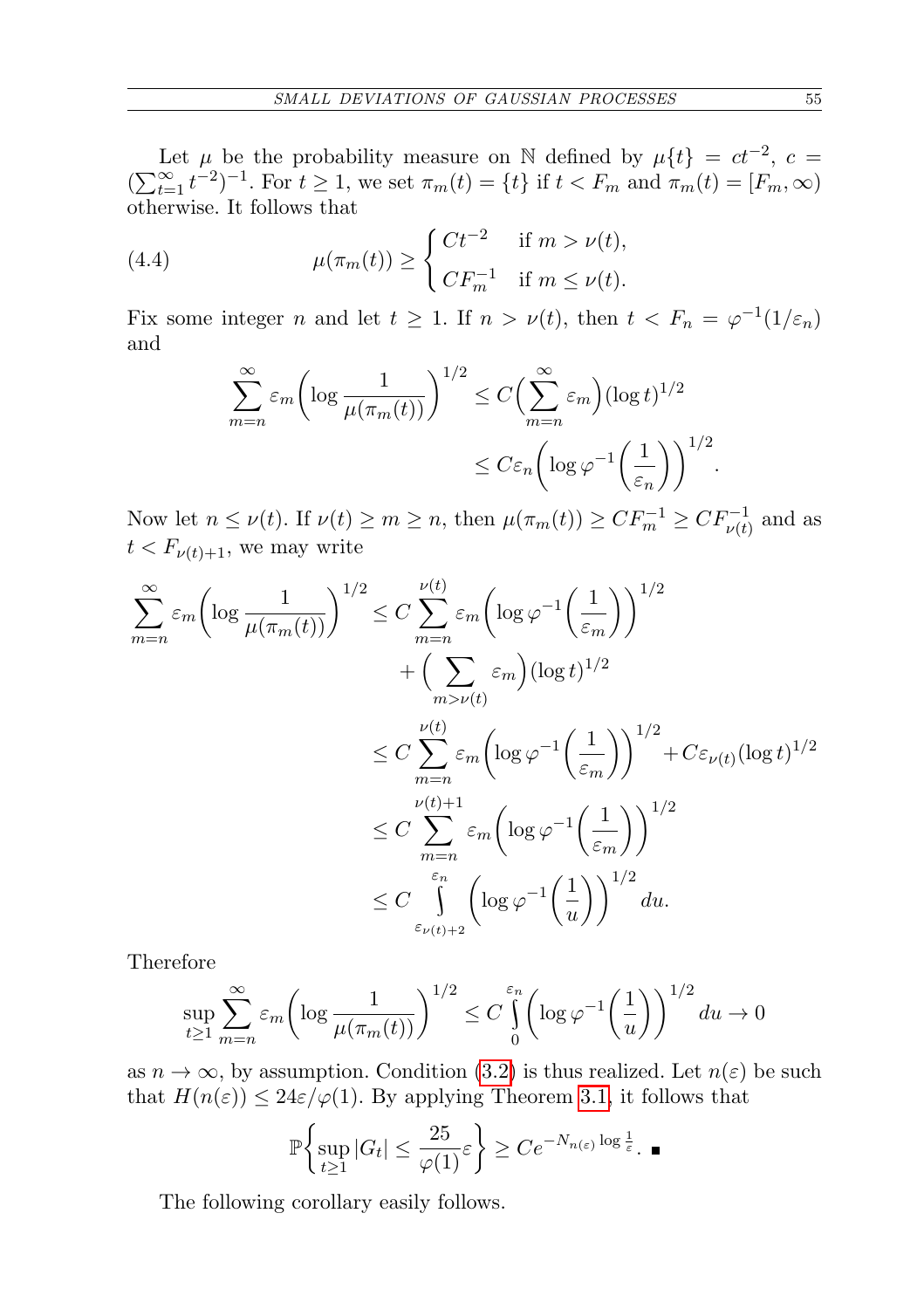COROLLARY 4.3.  
\n(a) Let 
$$
\varphi(t) = (\log t)^{\beta}, \ \beta > 1/2
$$
. Then  
\n
$$
\log \left| \log \mathbb{P} \left\{ \sup_{n \geq 1} \frac{|g_n|}{\varphi(n)} \leq \varepsilon \right\} \right| \leq \varepsilon^{-2/(2\beta - 1)}.
$$
\n(b) Let  $\varphi(t) = (\log t)^{1/2} (\log \log t)^{1+h}, \ h > 0$ . Then  
\n
$$
\log \log \left| \log \mathbb{P} \left\{ \sup_{n \geq 1} \frac{|g_n|}{\varphi(n)} \leq \varepsilon \right\} \right| \leq \varepsilon^{-1/h}.
$$

5. Ultrametric Gaussian processes. For ultrametric Gaussian processes, a general upper bound of small deviations can be established. And by using Theorem [3.1,](#page-9-2) this is completed with a sharp lower bound. A metric space  $(T, d)$  is called *ultrametric* when d satisfies the strong triangle inequality

$$
d(s,t) \le \max(d(s,u), d(u,t)) \quad (\forall s, t, u \in T).
$$

Thus two balls of the same radius are either disjoint or identical. Let  $B(t, u)$  $=\{s \in T : d(s,t) \leq u\}$ , and let  $v \leq u$ . It also follows that  $s \in B(t,u) \Rightarrow$  $B(s, v) \subset B(t, u)$ . When  $(T, d)$  is separable, it is easy to show that  $(T, d)$ embeds continuously into a projective limit of sets, itself endowed with an ultrametric structure. Since we need this construction, we briefly recall it.

Let  $D = \text{diam}(T, d)$ . Let  $S_n$  be the set of centers of balls forming a minimal covering of  $(T, d)$  with closed balls of radius  $\varepsilon_n = 2^{-n}D$ ,  $n =$  $0, 1, \ldots$ . Notice that each ball  $B(t, \varepsilon_n)$  contains at least one element of  $S_{n+1}$ , hence a ball  $B(s, \varepsilon_{n+1})$  for some  $s \in S_{n+1}$ . Otherwise, there is one ball  $B(t_0, \varepsilon_n)$ , say, such that  $\min\{d(t_0, s) : s \in S_{n+1}\} > \varepsilon_n > \varepsilon_{n+1}$ , which contradicts the fact that  $S_{n+1}$  yields a covering of T of order  $\varepsilon_{n+1}$ . For  $n =$  $0, 1, \ldots$  consider the mappings  $\theta_n : T \to S_n$  and  $\Pi_{n,n-1} : S_n \to S_{n-1}$  defined by  $d(s, \theta_n(s)) \leq \varepsilon_n$  and  $d(t, \Pi_{n,n-1}(t)) \leq \varepsilon_{n-1}$ . Next define  $\Pi_{n,k}: S_n \to S_k$ for  $n \geq k$  as follows:  $\Pi_{n,n} = \text{Id}(S_n)$  and

$$
\Pi_{n,k} = \Pi_{n,n-1} \circ \cdots \circ \Pi_{k+1,k}.
$$

The following elementary lemma arises from the construction itself, so we omit the proof.

LEMMA 5.1. The pair  $((S_n), (I_{n,k}))$  defines a projective system of sets and we have the relations

$$
\theta_k = \Pi_{n,k} \circ \theta_n \quad (\forall n \ge k \ge 0).
$$

Let  $L = \varprojlim((S_n), (H_{n,k}))$  denote its projective limit, and  $G = \prod_{k=0}^{\infty} S_k$ . Let  $\Pi_k$  be the restriction to L of the projection of G onto  $S_k$ ,  $k = 0, 1, \ldots$  For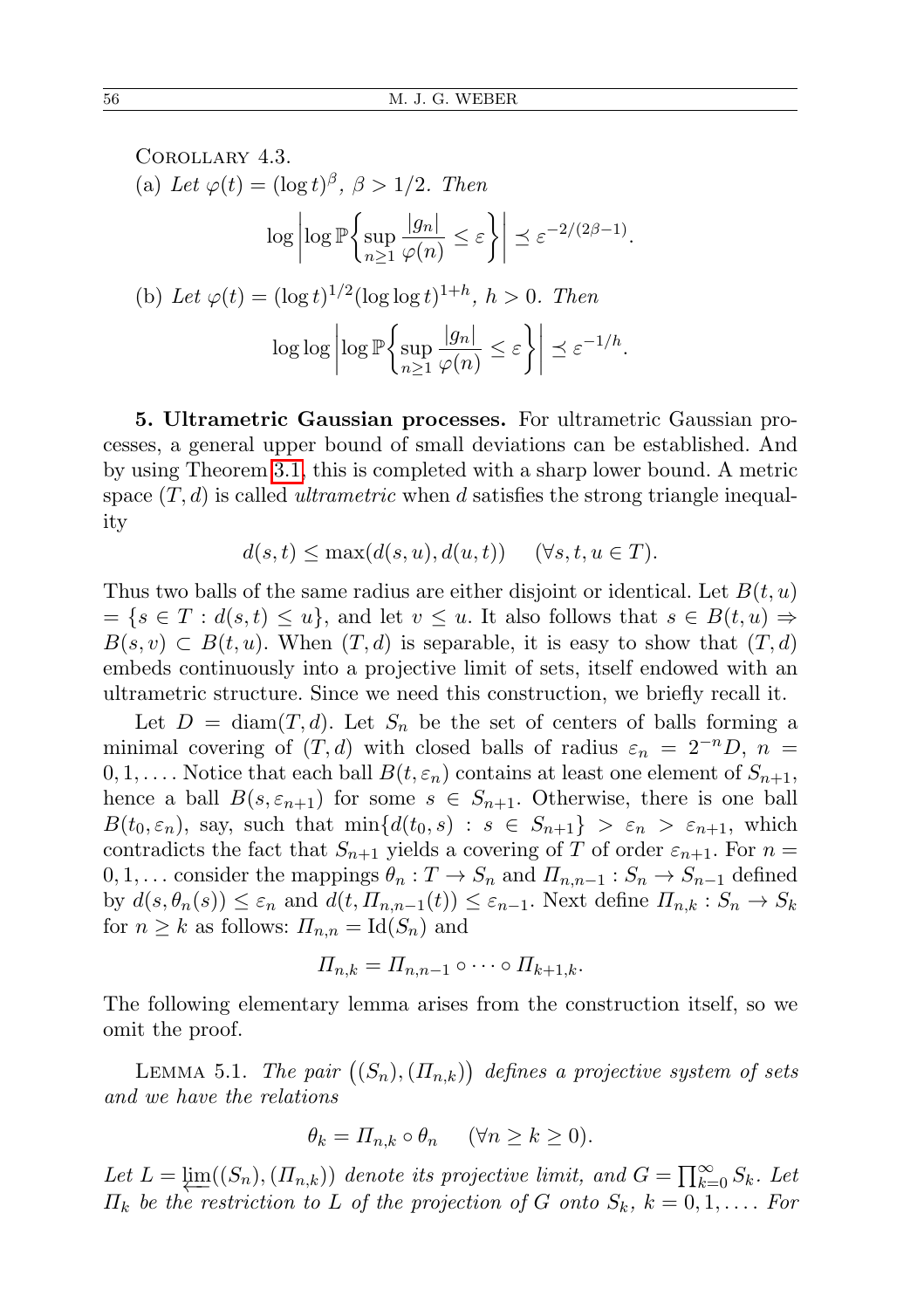any two elements s, t of L put

$$
\delta(s,t) = \varepsilon_{n(s,t)},
$$

where  $n(s,t) = \sup\{k \geq 0 : H_k(s) = H_k(t)\}\$ . Then  $(L, \delta)$  is a compact ultrametric space. Moreover, the mapping  $\ell : (T, d) \to (L, \delta)$  defined by  $\ell(t) = {\theta_k(t), k \geq 0}$  is a continuous embedding from  $(T, d)$  to  $(L, \delta)$ , and

$$
\frac{1}{2}\delta(\ell(s),\ell(t)) \leq d(s,t) \leq \delta(\ell(s),\ell(t)) \quad (\forall s,t \in T).
$$

The projective limit  $L$ , and thereby  $T$ , is easily visualized as a tree with branches in G, any two of them separating at offshoots of high  $n(s, t)$ . One can attach to any such tree an ultrametric Gaussian process. These pro-cesses have been much investigated by Fernique [\[2\]](#page-17-8). Let  $\{g_n, n \in \coprod S_k\}$ be a sequence of independent Gaussian standard random variables. We put

$$
Z(t) = \sum_{n=0}^{\infty} \varepsilon_n g_{\Pi_n(t)} \quad (\forall t \in T).
$$

THEOREM 5.2.

(a) For some absolute constant  $\gamma > 0$ , we have for all  $\varepsilon \leq D$ ,

$$
\mathbb{P}\Big\{\sup_{s,t\in L}|Z(s)-Z(t)|\leq \varepsilon\Big\}\leq e^{-\gamma N(T,\delta,2\varepsilon)}.
$$

(b) Assume that condition [\(3](#page-9-3).2) is fulfilled. Then, with the notation of Assume that condition ([3](#page-9-2).2) is fit<br>Theorem 3.1, letting  $\sigma = 2D/\sqrt{3}$ ,

$$
\mathbb{P}\Bigl\{\sup_{t\in T}|Z(t)|\leq 2\varepsilon\sigma\Bigr\}\geq Ce^{-N_{n(\varepsilon)}\log\frac{1}{\varepsilon}}.
$$

*Proof.* (a) The assumption implies that from each offshoot of  $S_n$  grows at least one new branch. A plain calculation yields  $d_Z(s,t) := ||Z(s)-Z(t)||_2 =$  $\varepsilon_{n(s,t)}(3/2)^{1/2}, s,t \in T.$  Further, we notice that

$$
Z(t) - Z(s) = \sum_{n>n(s,t)}^{\infty} \varepsilon_n (g_{\Pi_n(t)} - g_{\Pi_n(s)}).
$$

Write  $S_n = \{s_{n,j}, 1 \leq j \leq N_n\}$ , where we set  $N_n = N(T, \varepsilon_n)$ . Let  $L_n \subset L$ ,  $L_n = \{t_{n,j}, 1 \leq j \leq N_n\}$ , be such that  $\Pi_n(t_{n,j}) = s_{n,j}$  for each j. Then  $\mathbb{E}\left(Z(t_{n,i})-Z(t_{n,i-1})\right)^2 = (3/2)\varepsilon_n^2$ , and since the random variables  $g_n$  are independent, we observe that

(5.1)  $\mathbb{E} (Z(t_{n,2i}) - Z(t_{n,2i-1}))(Z(t_{n,2j}) - Z(t_{n,2j-1})) = 0 \quad (\forall 1 \leq j < i \leq N_n/2).$ Hence the covariance matrix of  $\{Z(t_{n,2i}) - Z(t_{n,2i-1}), 1 \leq i \leq N_n/2\}$  is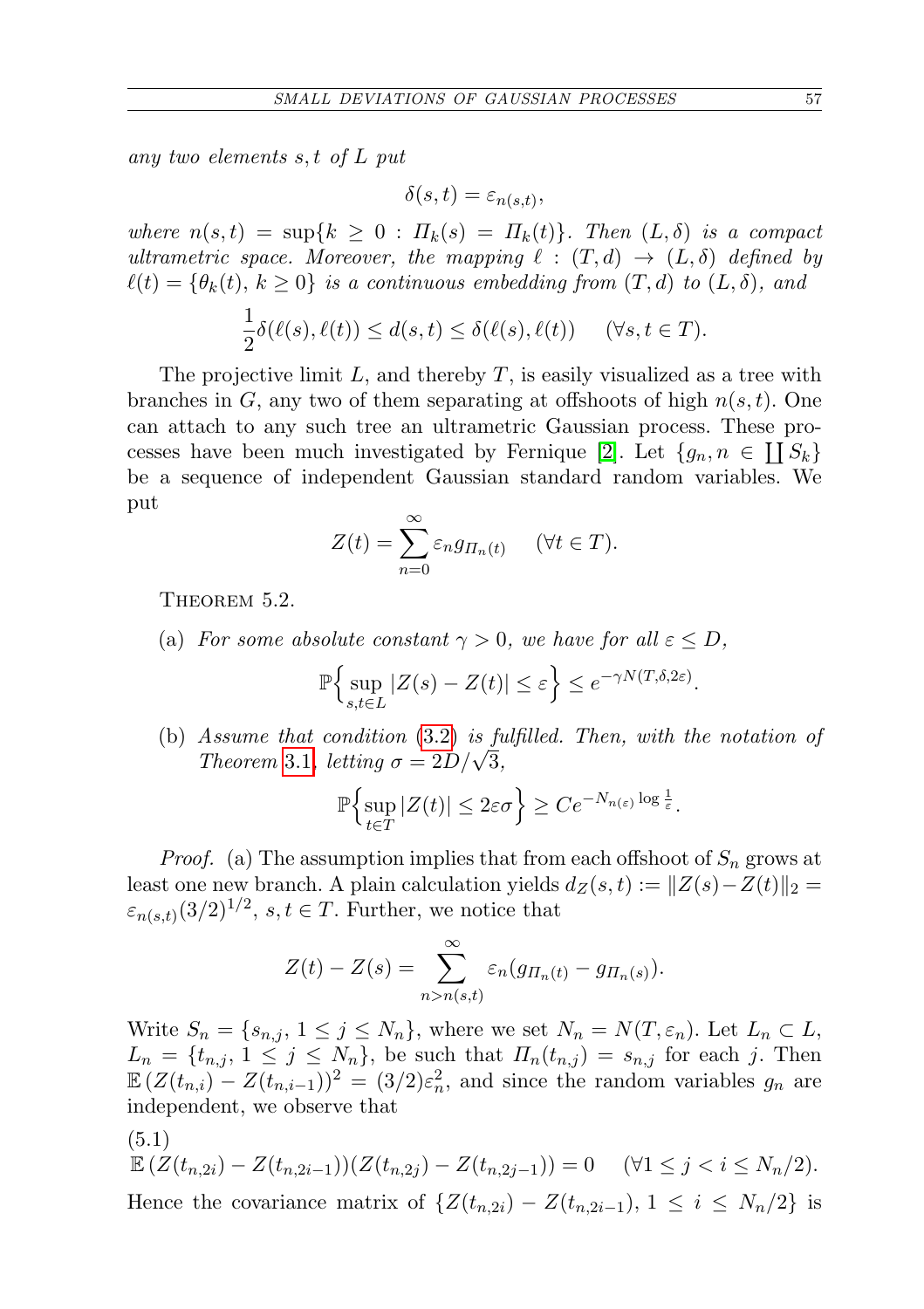diagonal with all diagonal entries equal to  $(3/2)\varepsilon_n^2$ . Consequently,

$$
\mathbb{P}\Big\{\sup_{s,t\in L}|Z(s) - Z(t)| \le \varepsilon_n\Big\} \le \mathbb{P}\Big\{\sup_{1 \le i \le N_n/2} |Z(t_{n,2i}) - Z(t_{n,2i-1})| \le \varepsilon_n\Big\}
$$
  
= 
$$
\mathbb{P}\Big\{\sup_{1 \le i \le N_n/2} \frac{|Z(t_{n,2i}) - Z(t_{n,2i-1})|}{\|Z(t_{n,2i}) - Z(t_{n,2i-1})\|_2} \le c\Big\}
$$
  

$$
\le e^{-\gamma N(T,\varepsilon_n)},
$$

c,  $\gamma$  being absolute constants. Let  $0 < \varepsilon \leq \text{diam}(T, d)$ , and let n be such that  $\varepsilon_{n+1} < \varepsilon \leq \varepsilon_n$ . Then

$$
\mathbb{P}\Big\{\sup_{s,t\in L}|Z(s)-Z(t)|\leq \varepsilon\Big\}\leq \mathbb{P}\Big\{\sup_{s,t\in L}|Z(s)-Z(t)|\leq \varepsilon_n\Big\}\leq e^{-\gamma N(T,\varepsilon_n)}\leq e^{-\gamma N(T,2\varepsilon)}.
$$

(b) This is a direct consequence of Theorem [3.1.](#page-9-2)  $\blacksquare$ 

Notice to conclude that when  $\mathbb{E} X^2(t) = 1$  for all  $t \in T$ , it is easy to modify  $Z$  so that more precise comparison relations holds: for all  $s$  and  $t$ in  $T$ ,

(5.2) 
$$
\mathbb{E} Z^2(t) = \mathbb{E} X^2(t), \quad \mathbb{E} Z(s)Z(t) \geq \mathbb{E} X(s)X(t).
$$

Acknowledgments. The author wishes to thank the referee who suggested a clever way for removing technical weights appearing originally in assumption [\(3.2\)](#page-9-3), and for a careful reading of the paper.

## REFERENCES

- <span id="page-17-2"></span>[\[1\]](http://dx.doi.org/10.1016/j.spa.2008.01.005) F. Aurzada and M. Lifshits, Small deviation probability via chaining, Stoch. Process. Appl. 118 (2008), 2344–2368.
- <span id="page-17-8"></span> $[2]$  X. Fernique, *Caractérisation de processus à trajectoires majorées ou continues*, in: Séminaire de Probabilités XII, Univ. Strasbourg (1976/77), Lecture Notes in Math. 649, Springer, 1978, 651–706.
- <span id="page-17-5"></span>[\[3\]](http://dx.doi.org/10.1007/BF01212897) K. Knopp, Ein einfaches Verfahren zur Bildung stetiger, nirgends differenzierbarer Funktionen, Math. Z. 2 (1918), 1–26.
- <span id="page-17-3"></span>[4] W. V. Li and Q.-M. Shao, Gaussian processes: inequalities, small balls probabilities and applications, in: D. N. Shanbhag et al. (eds.), Stochastic Processes: Theory and Methods, Handb. Statist. 19, Elsevier, 2005, 533–597.
- <span id="page-17-4"></span>[5] M. Lifshits, Asymptotic behavior of small balls probabilities, in: Probab. Theory and Math. Statist., Proc. VII Int. Conference, Vilnius, VSP/TEV, 1999, 453–468.
- <span id="page-17-6"></span>[\[6\]](http://dx.doi.org/10.1090/S0002-9939-1951-0043182-5) W. S. Loud, Functions with prescribed Lipschitz conditions, Proc. Amer. Math. Soc. 2 (1951), 358–360.
- <span id="page-17-0"></span>[7] J. Neveu, Bases mathématiques du calcul de probabilités, Masson, Paris, 1964.
- <span id="page-17-7"></span>[\[8\]](http://dx.doi.org/10.1007/BF02392556) M. Talagrand, Regularity of Gaussian processes, Acta Math. 159 (1987), 99–149.
- <span id="page-17-1"></span>[\[9\]](http://dx.doi.org/10.1007/BF01896240) M. Talagrand, New Gaussian estimates for enlarged balls, Geom. Funct. Anal. 3 (1993), 502–526.